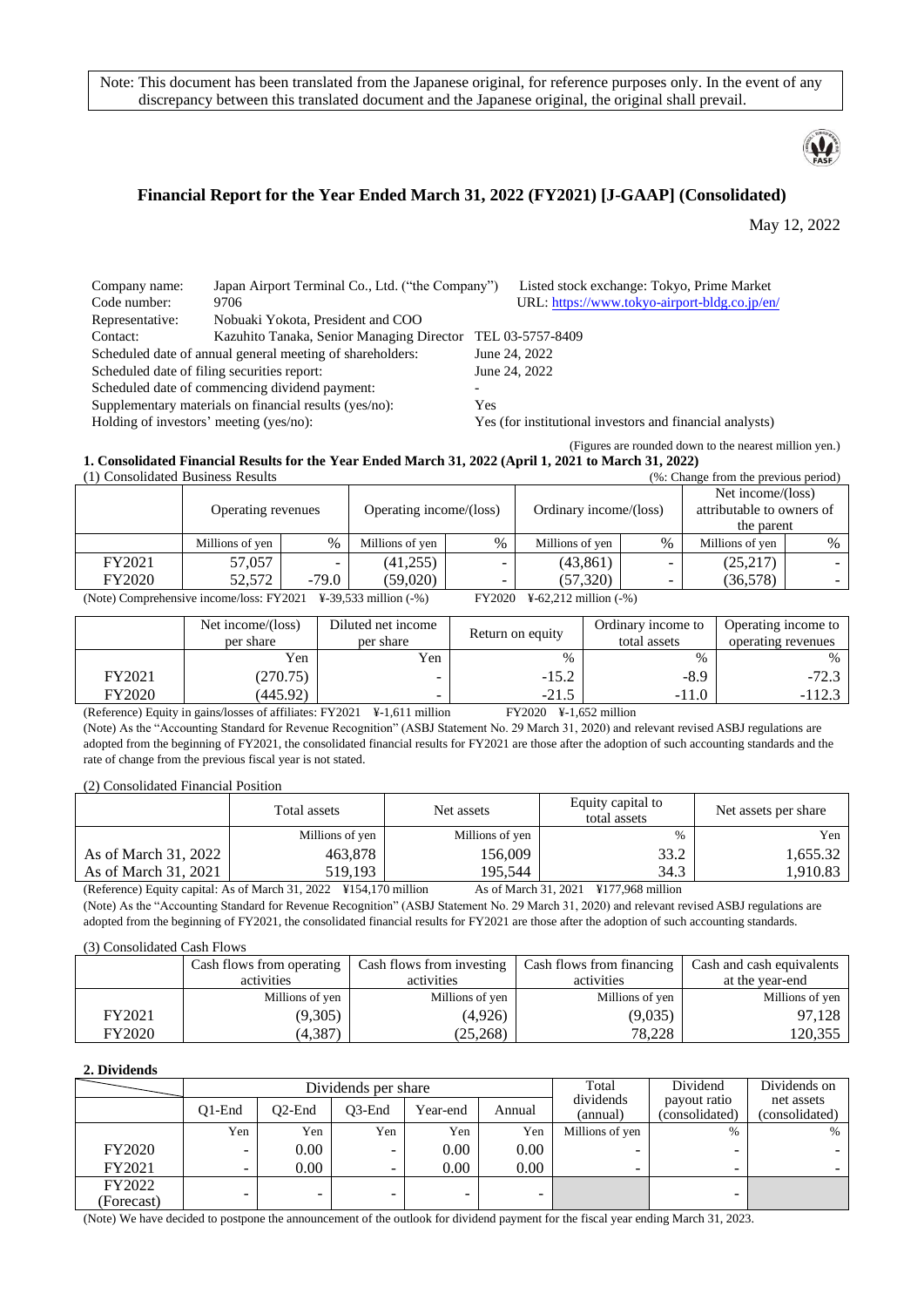#### **3. Forecast of Consolidated Financial Results for the Year Ending March 31, 2023 (April 1, 2022 to March 31, 2023)**

| (%: Change from the same period of the previous year) |                    |               |                            |                          |                           |               |                                                              |      |                                          |  |
|-------------------------------------------------------|--------------------|---------------|----------------------------|--------------------------|---------------------------|---------------|--------------------------------------------------------------|------|------------------------------------------|--|
|                                                       | Operating revenues |               | Operating<br>income/(loss) |                          | Ordinary<br>income/(loss) |               | Net income/(loss)<br>attributable to owners<br>of the parent |      | <b>Net</b><br>income/(loss)<br>per share |  |
|                                                       | Millions of yen    | $\frac{0}{6}$ | Millions of yen            | %                        | Millions of yen           | $\frac{0}{0}$ | Millions of yen                                              | $\%$ | Yen                                      |  |
| First half                                            | 45,400             | 75.7          | (10, 500)                  | $\overline{\phantom{a}}$ | (11,000)                  | -             | (4,000)                                                      |      | (42.95)                                  |  |
| Full-year                                             | 105,600            | 85.1          | (16,600)                   | $\overline{\phantom{0}}$ | (18, 100)                 |               | (5,700)                                                      | -    | (61.20)                                  |  |

#### **Other Information**

- (1) Significant changes in subsidiaries during the year under review (changes in specified subsidiaries involving changes in scope of consolidation): No
- (2) Changes in accounting policies, accounting estimates, and restatement of revisions
	- 1) Changes in accounting policies due to revisions of accounting standards, etc.: Yes
		- 2) Changes in accounting policies other than 1) above: None
	- 3) Changes in accounting estimates: None
	- 4) Restatement of revisions: None

(Note) For details, please refer to page 21 of the appendix materials "3. Consolidated Financial Statements and Notes (5) Notes on Consolidated Financial Statements: Changes in Accounting Policies".

#### (3) Number of shares outstanding (common stock)

| 93,145,400 shares |
|-------------------|
|                   |
| 8,595 shares      |
|                   |
| 82,029,456 shares |
|                   |

#### **(Reference) Summary of Non-Consolidated Financial Results**

#### **Financial Results for the Year Ended March 31, 2022 (April 1, 2021 to March 31, 2022)**

(1) Non-Consolidated Business Results (%: Change from the previous period)

|        | Operating revenues |         | Operating income/(loss) |   | Ordinary income/(loss) |               | Net income/(loss) |   |
|--------|--------------------|---------|-------------------------|---|------------------------|---------------|-------------------|---|
|        | Millions of yen    | $\%$    | Millions of yen         | % | Millions of yen        | $\frac{0}{0}$ | Millions of yen   | % |
| FY2021 | 53.166             |         | (5, 543)                |   | (4, 485)               | -             | (4,385)           |   |
| FY2020 | 53.178             | $-69.5$ | (15,946)                |   | (15, 827)              | -             | 11,931            |   |

|        | Net income/(loss) per share | Diluted net income per share |
|--------|-----------------------------|------------------------------|
|        | Yen                         | Yen                          |
| FY2021 | (47.09)                     |                              |
| EV2020 | 145.45                      |                              |

(Note) As the "Accounting Standard for Revenue Recognition" (ASBJ Statement No. 29 March 31, 2020) and relevant revised ASBJ regulations are adopted from the beginning of FY2021, the financial results for FY2021 are those after the adoption of such accounting standards and the rate of change from the previous fiscal year is not stated.

#### (2) Non-Consolidated Financial Position

|                      | Total assets    | Net assets      | Equity capital to<br>total assets | Net assets per share |
|----------------------|-----------------|-----------------|-----------------------------------|----------------------|
|                      | Millions of yen | Millions of yen | $\%$                              | Yen                  |
| As of March 31, 2022 | 296,480         | 139,115         | 46.9                              | 1,493.67             |
| As of March 31, 2021 | 320.019         | 142.979         | 44.7                              | 1,535.16             |

(Reference) Equity capital: As of March 31, 2022 ¥139,115 million As of March 31, 2021 ¥142,979 million (Note) As the "Accounting Standard for Revenue Recognition" (ASBJ Statement No. 29 March 31, 2020) and relevant revised ASBJ regulations are adopted from the beginning of FY2021, the financial results for FY2021 are those after the adoption of such accounting standards.

#### **\* This financial report is not subject to audits by certified public accountants or auditing firms.**

#### **\* Statements regarding the proper use of financial forecast and other special remarks**

#### **Notes on the use of forward-looking statements**

The forecast of the business results reported herein was prepared based on information the Company had in its possession as of the time this report was prepared and on certain assumptions judged to be reasonable. The Company makes no guarantee that these figures will be achieved. Actual results may differ significantly from forecasts due to various factors. For the assumptions used in financial forecasts and precautionary statements regarding the use of the forecasts, please refer to page 8 of the appendix materials "1. Analysis of Business and Financial Results (4) Forecast for FY 2022 (the fiscal year ending March 31, 2023)".

#### **Supplementary materials on financial results and details of presentation at investors' meeting**

Investors' meeting is planned to be held on May 18, 2022 for financial analysts. Presentation materials used in the investors' meeting will be promptly posted on the Company's website following the meeting.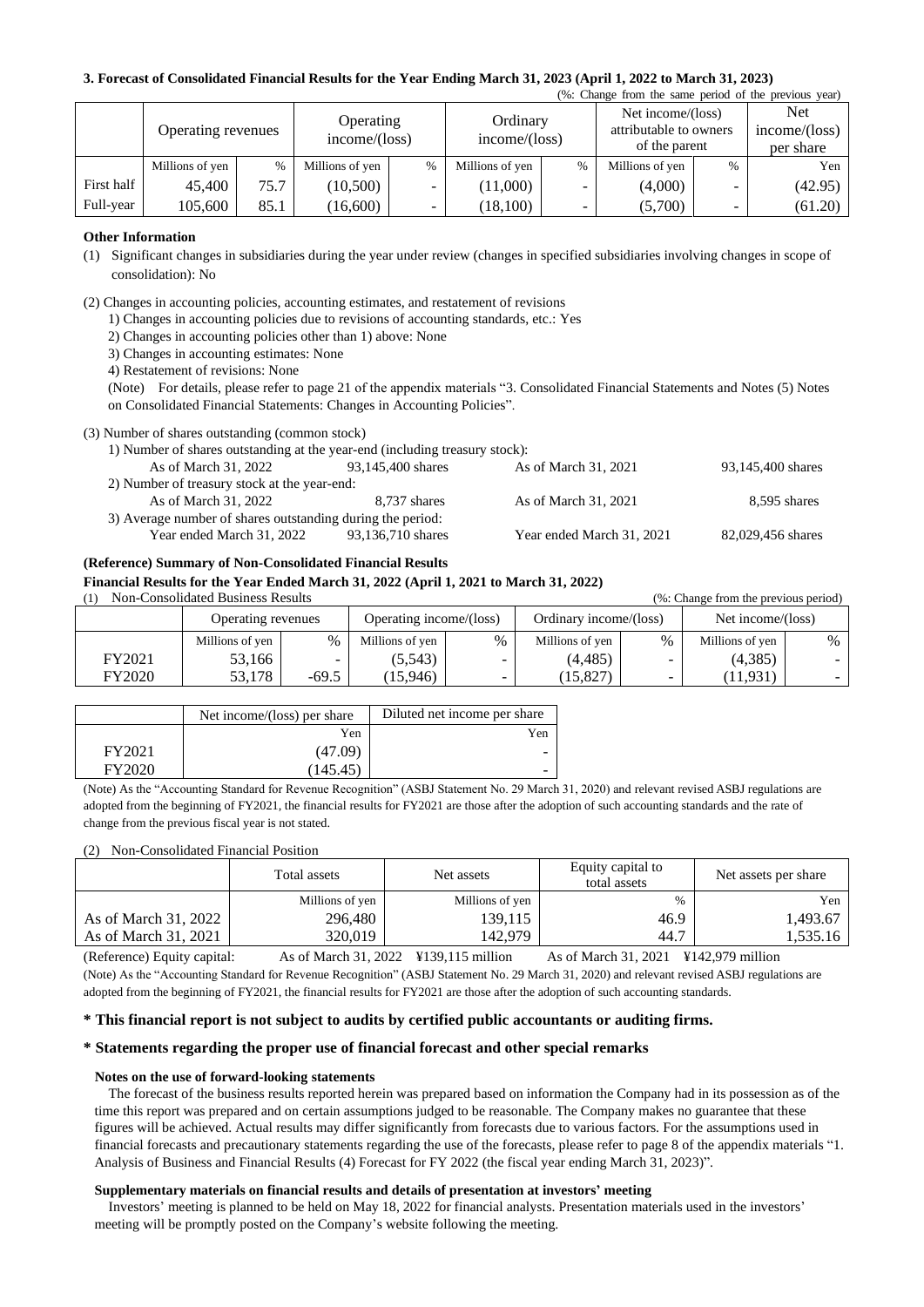# Contents of the Appendix Materials

| 1. |                                                                                        |  |
|----|----------------------------------------------------------------------------------------|--|
|    |                                                                                        |  |
|    |                                                                                        |  |
|    |                                                                                        |  |
|    |                                                                                        |  |
|    | (5) BASIC POLICY ON DISTRIBUTION OF PROFITS AND DIVIDEND PAYMENT FOR FY2021/FY2022 8 - |  |
| 2. |                                                                                        |  |
| 3. |                                                                                        |  |
|    |                                                                                        |  |
|    | (2) CONSOLIDATED STATEMENTS OF INCOME AND CONSOLIDATED STATEMENTS OF                   |  |
|    |                                                                                        |  |
|    |                                                                                        |  |
|    |                                                                                        |  |
|    |                                                                                        |  |
|    |                                                                                        |  |
|    |                                                                                        |  |
|    |                                                                                        |  |
|    |                                                                                        |  |
|    |                                                                                        |  |
|    |                                                                                        |  |
|    |                                                                                        |  |
|    |                                                                                        |  |
|    |                                                                                        |  |
|    |                                                                                        |  |
|    |                                                                                        |  |
| 4. |                                                                                        |  |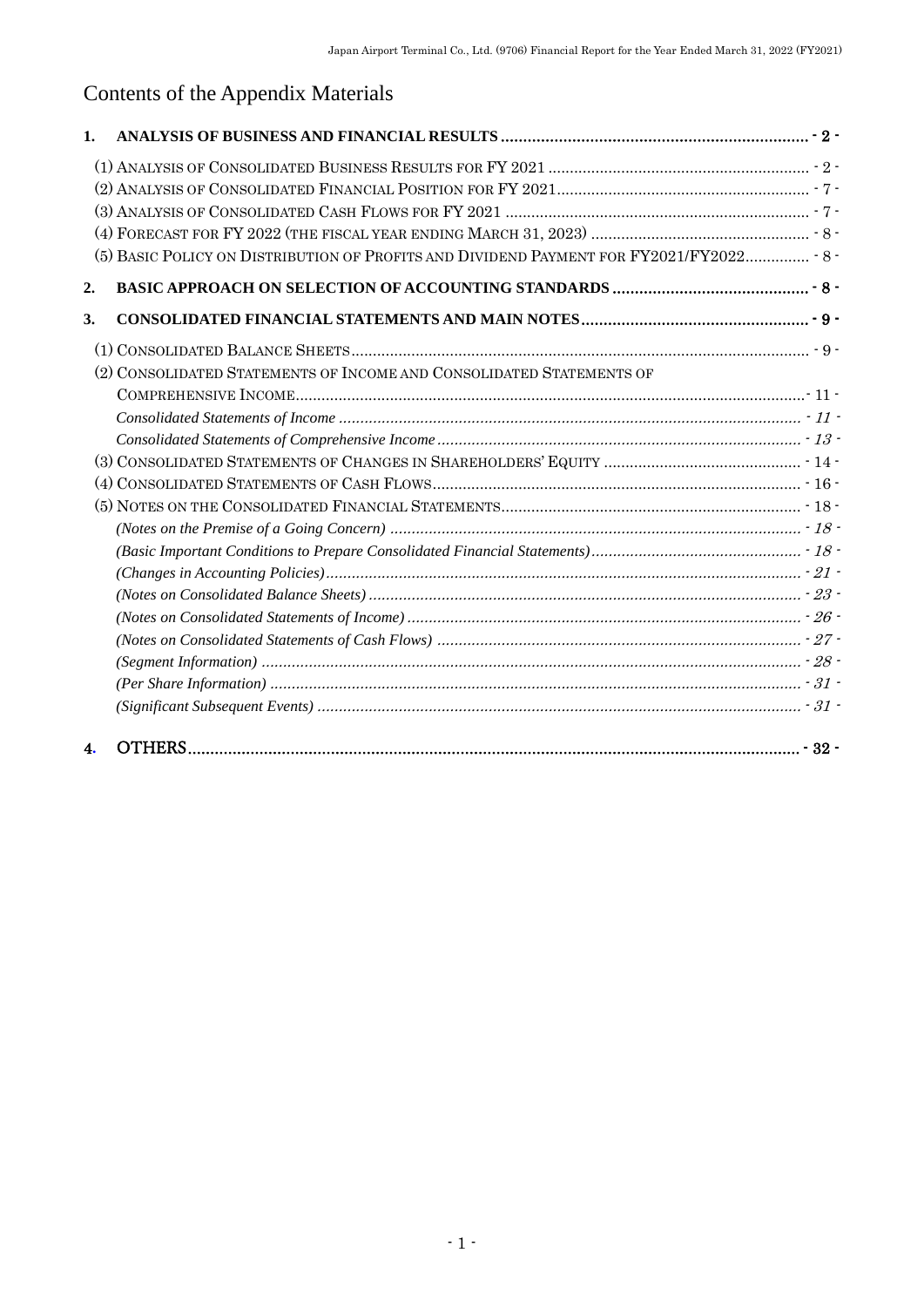#### <span id="page-3-0"></span>1. Analysis of Business and Financial Results

#### <span id="page-3-1"></span>(1) Analysis of Consolidated Business Results for FY 2021

During the fiscal year ended March 31, 2022 ("FY2021"), the Japanese economy showed signs of recovery, while the difficult situation caused by the new Coronavirus infection ("COVID-19") gradually improved. Looking ahead, it is expected that the recovery trend will continue, resulting from the effects of various policies and improving overseas economies, while thorough measures are taken to prevent the spread of the infection and social as well as economic activities return to a normal state. However, it is necessary to pay close attention to downside risks due to an increase in raw material prices, volatility in the financial and capital markets, and restrictions on supply chain networks, among other factors, amid uncertainties caused by the situation in Ukraine. We also must continue to prudently monitor the impact of COVID-19.

Under these economic conditions, in the airline industry, domestic flight demand fell again due to the reapplication of stricter measures to prevent the spread of COVID-19 to Tokyo and other cities in January 2022 as a result of the rebound in COVID-19 cases. Although the number of passengers on domestic flights at Haneda Airport for the full year increased by 38% year-on-year, it is 57% less compared to FY2019, which was before the impact of COVID-19 became more severe. As for international flights, the border control measures that were strengthened in November 2021 are being gradually eased since March 2022, but demand remains at a low level. Although the number of passengers on international flights at Haneda Airport for the full year increased by 100% year-on-year, it decreased by 95% compared to FY2019.

Under these circumstances, the Japan Airport Terminal Group ("JAT Group") has taken measures at various locations within the terminal buildings in accordance with the "Guidelines for Prevention of the Spread of COVID-19 in the Aviation Field" (jointly prepared by the Scheduled Airlines Association of Japan and the All Japan Airport Terminal Association) to prevent the spread of COVID-19 and ensure the safety and security of airport users. In addition to the provision of pre-entry PCR testing space for the Japanese government at Terminal 3, we have also established PCR testing facilities for departing passengers at Terminals 1 and 2 (Kinoshita Group Co., Ltd.) and Terminal 3 (Toho University Haneda Airport Terminal 3 Clinic).

In terms of facilities, we have been taking initiatives, including renovating specific ceilings (a type of ceiling that is specified by the Minister of Land, Infrastructure, Transport and Tourism as one that is likely to cause serious harm if it falls) and completed the installation of recharging facilities with built-in storage batteries in March 2022 in preparation for large-scale natural disasters. In addition, we launched the Haneda Robotics Lab in 2016, where we have been promoting the demonstration, development, and introduction of various robots. As part of such efforts, we expanded the service coverage of "WHILL", a personal mobility vehicle equipped with autonomous driving technology, to all departure gates at domestic flights in July 2021 and the service is being used by many customers. At international flights, the "Face Express" system, which implements face recognition technology, was put into full-scale operation and a dedicated facility for business jets, which is five times the size of the existing business jet facility, was also put into service. In response to the decrease in demand due to COVID-19, we are working to curb facility maintenance and management costs by reviewing the nature of our operations and efficiently utilizing human resources, among other measures. However, due in part to the investments we have made in functional enhancements for international flights, disaster prevention measures, and barrier-free access for domestic flights, we revised the passenger service facility charge in March 2022. We are working to turn Haneda Airport into a smart airport, in anticipation of the end of the pandemic, by introducing initiatives that function as enhanced infection prevention measures through contactless and non-face-to-face interaction in addition to improved safety and convenience.

On the sales front, while passenger traffic is recovering, especially on domestic flights, we are making efforts to capture demand as we opened official stores in Terminals 1 and 3 during last year's Tokyo Olympics and Paralympics and started to operate "Hokkaido Dosanko Plaza Haneda Airport", an official Hokkaido antenna store with a dine-in space for light meals and beverages. In the e-commerce business, we launched "Haneda Sanchoku Selection", a website that sells selected products from Hokkaido directly from the production area. We are also taking initiatives to promote the link to actual stores, such as expanding our popular in-flight meal sets to include new menu items and other products and selling them at our airport stores. In addition, we have begun to sell and lease robots and operation systems installed at Haneda Airport in a package to airports, office buildings, and commercial facilities in Japan and overseas. Moreover, in October 2021, we held Japan's first art auction using bonded warehouse space at Terminal 1, leveraging the JAT Group's experience with respect to customs management. The second auction was held in March 2022. We are also offering Terminal 2 international flight facility as a filming location for movies and television dramas, as well as for various event venues.

With respect to our efforts to address environmental issues, in February 2022, a target for each airport to reduce greenhouse gas emissions by 46% or more from the levels in 2013 by 2030 was presented at the study group of the Ministry of Land, Infrastructure, Transport and Tourism on CO2 reduction in the airport sector. Haneda Airport is working to achieve the reduction target, in which the Tokyo International Airport Eco-Airport Council ("Council") plays a central role. Haneda Airport has already achieved the obligation to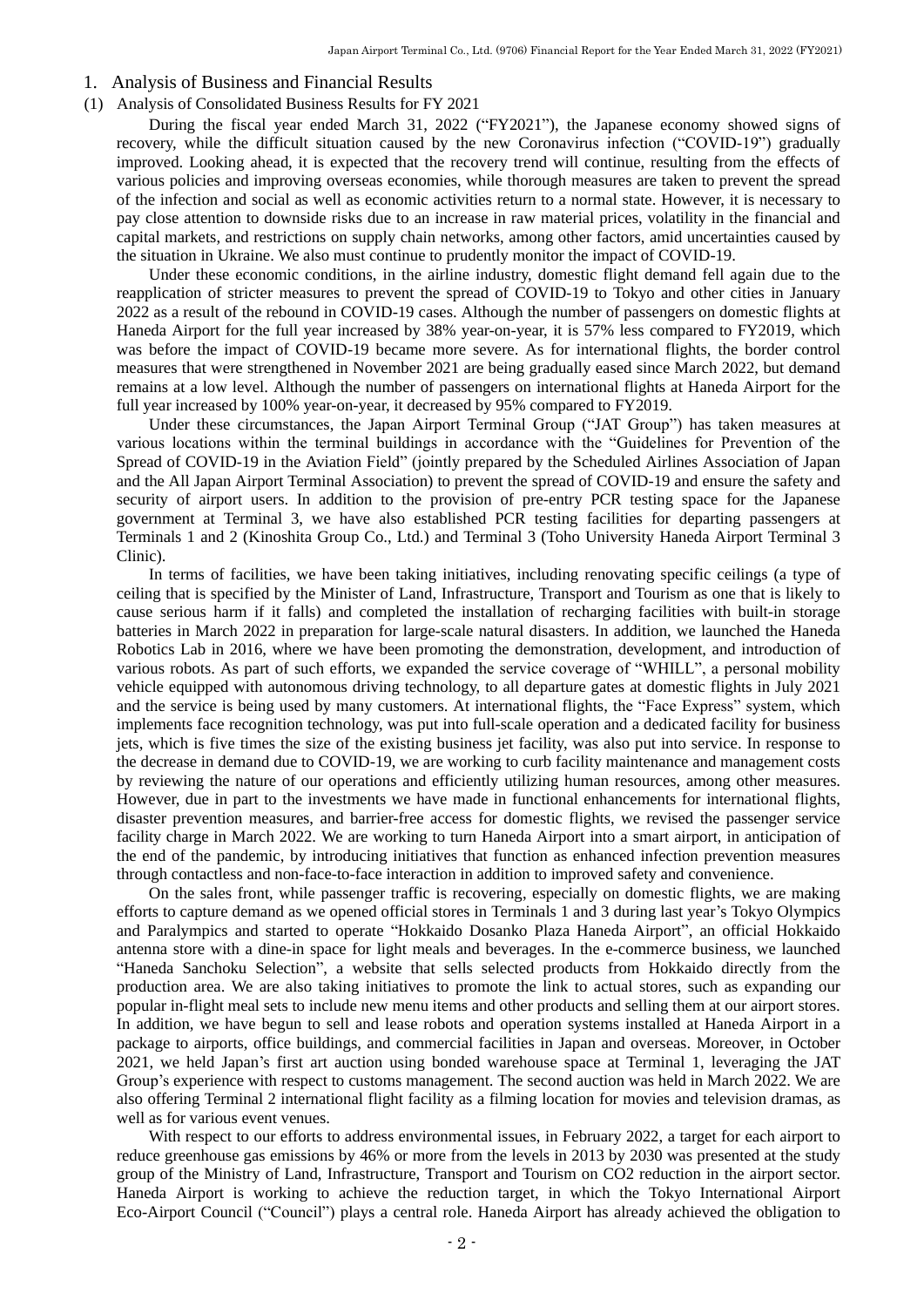reduce the total amount of greenhouse gas emissions imposed by the Tokyo Metropolitan Government through various efforts, including the use of LED lighting in its buildings and other measures. We will continue to make every effort to meet the 2030 reduction target and achieve "carbon-neutral in 2050" as a member of the Council in cooperation with other businesses active at Haneda Airport.

With respect to enhancing our governance structure, our Board of Directors resolved in December 2021 to change the Company to a company with an Audit and Supervisory Committee, subject to approval at the General Meeting of Shareholders this year. The Audit and Supervisory Committee, the majority of whose members are outside directors, will be responsible for auditing and supervising the legitimacy and appropriateness of business execution, thereby realizing more transparent management and building a structure that can more accurately meet the expectations of domestic and international stakeholders. In addition, by delegating the authority of the Board of Directors to make decisions on business execution to each director, we aim to further accelerate management decision-making and execution under the appropriate supervision of the Board of Directors.

Haneda Airport's passenger terminals have been awarded the world's highest standard "5-star Airport" rating for six consecutive years in the SKYTRAX "Global Airport Rating", an international airport evaluation. In addition, in the customer survey evaluating international airports, we were awarded first place in the "Best Airports in Asia" as the first airport in Japan, and second place globally, for the third consecutive year in the "World's Best Airports", which comprehensively evaluates various aspects of international airports. Furthermore, we were awarded first place in the "World's Cleanest Airports" (for the sixth consecutive year), "World's Best Domestic Airports" (for the ninth consecutive year), and "World's Best PRM / Accessible Facilities" (for the third consecutive year). Haneda Airport also became the first airport in Japan to receive the highest rating globally of 5-stars in the "COVID-19 Airport Safety Rating", an evaluation with respect to the measures protecting against COVID-19 infection. In addition, the Company was selected as one of the Tokyo Metropolitan Government's "Barrier-Free Mindset" case studies in recognition of our efforts to provide facilities and services that reassure a wide range of users and deepen the understanding of those users, including the introduction of "Calm Down, Cool Down Space", guidance by concierges certified as care-fitters, and training by experts for all airport employees.

As a result of the above, with respect to the financial results for the fiscal year ended March 31, 2022, operating revenues was ¥57,057 million primarily due to the increase in facility user charges revenue compared to the previous year, driven by the gradual recovery of passenger volume on domestic and international flights. Despite the recovery in revenue and sustained cost reduction from the previous fiscal year, operating loss was ¥41,255 million, ordinary loss was ¥43,861 million, and net loss attributable to owners of the parent was ¥25,217 million.

As the "Accounting Standard for Revenue Recognition" (ASBJ Statement No. 29 March 31, 2020) and relevant revised ASBJ regulations are adopted from the beginning of FY2021, the above explanation does not state the rate of change (%) from the previous fiscal year. For details, please refer to "3. Consolidated Financial Statements and Notes (5) Notes on Consolidated Financial Statements: Changes in Accounting Policies and Segment Information".

|                                                           |                                                     |                                                     | (Millions of yen)    |
|-----------------------------------------------------------|-----------------------------------------------------|-----------------------------------------------------|----------------------|
| <b>Operating Results</b>                                  | FY2020<br>(from April 1, 2020 to<br>March 31, 2021) | FY2021<br>(from April 1, 2021 to<br>March 31, 2022) | Year-on-Year<br>(% ) |
| Operating revenues                                        | 52,572                                              | 57,057                                              |                      |
| [Facilities Management]                                   | 35,917                                              | 40,029                                              |                      |
| [Merchandise Sales]                                       | 13,657                                              | 13,174                                              |                      |
| [Food and Beverage]                                       | 2,998                                               | 3,852                                               |                      |
| Operating income / (loss)                                 | (59,020)                                            | (41,255)                                            |                      |
| Ordinary income / (loss)                                  | (57, 320)                                           | (43, 861)                                           |                      |
| Net income/(loss) attributable to<br>owners of the parent | (36,578)                                            | (25,217)                                            |                      |

In recent months, demand for domestic flights has been recovering rapidly following the full lifting of stricter measures to prevent the spread of COVID-19 in March. On the other hand, although demand for international flights is improving for foreign students and business travelers due to the easing of border control measures, the situation remains challenging due to uncertainties in the global economy, including the situation in Ukraine. As a listed company in the Tokyo Stock Exchange Prime Market, the JAT Group places the promotion of sustainability at the core of its business strategy and is committed to further improving governance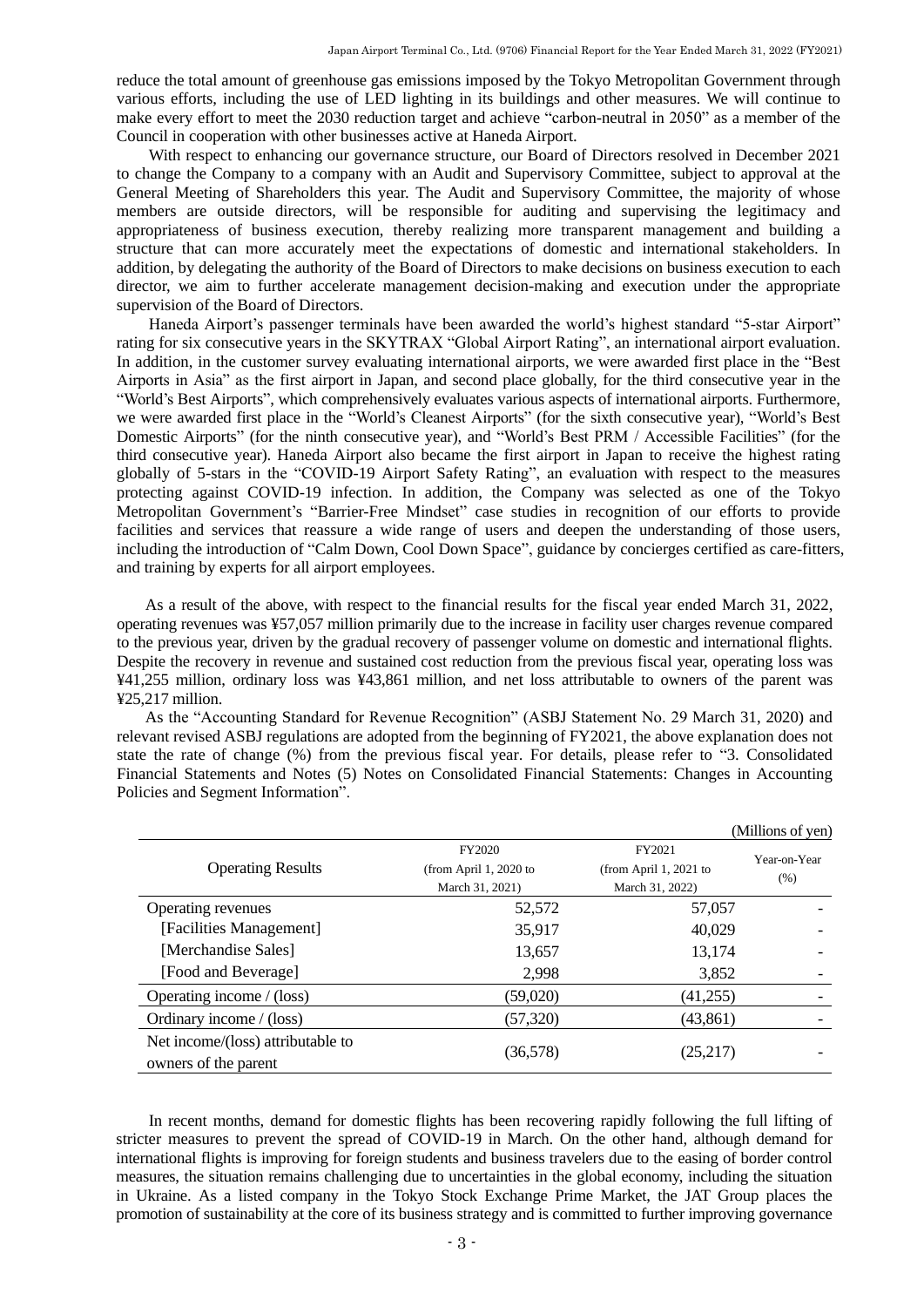and management efficiency. We will work to enhance the value of Haneda Airport, the gateway to Japan and the greater Tokyo area, by further improving the convenience, comfort, and functionality of the Haneda Airport Passenger Terminal as well as by ensuring the safe and smooth entry, exit, and transportation of all customers.

The following is a breakdown of earnings / (loss) by segment. Note that the figures for operating income / (loss) are equivalent to those for segment income / (loss).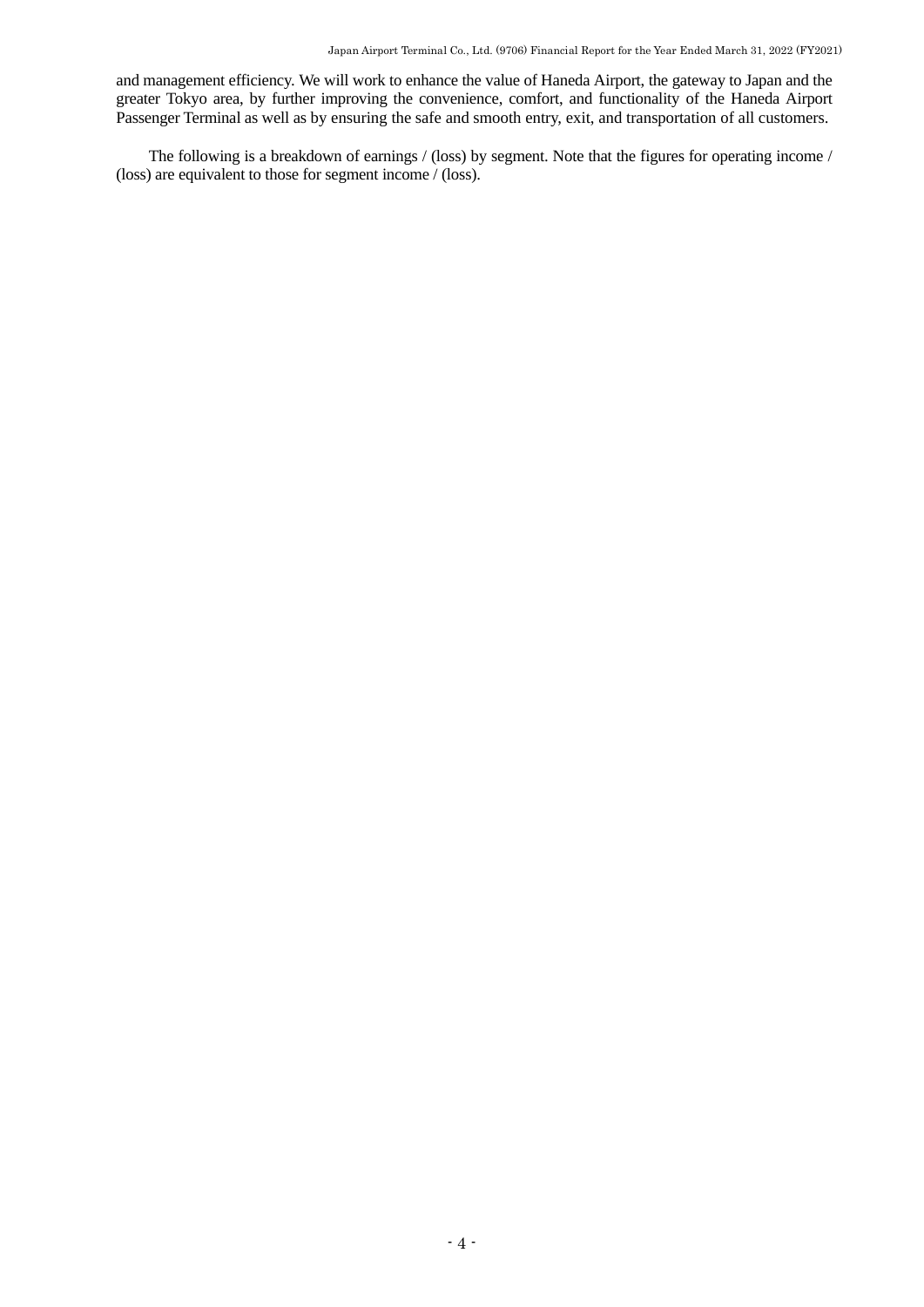## Overview by Segment [Facilities Management]

|                        |                        | (Millions of yen) |
|------------------------|------------------------|-------------------|
| FY2020                 | FY2021                 | Year-on-Year      |
| (from April 1, 2020 to | (from April 1, 2021 to | (% )              |
| March 31, 2021)        | March 31, 2022)        |                   |
| 35,917                 | 40,029                 |                   |
| 17,712                 | 18,543                 |                   |
| 7,644                  | 10,539                 |                   |
| 10,560                 | 10,946                 |                   |
| 1,614                  | 1,982                  |                   |
| 37,532                 | 42,012                 |                   |
| (36, 283)              | (24, 863)              |                   |
|                        |                        |                   |

Rent revenue increased from the previous year primarily due to the increase in the provision of rental space for PCR testing before entry for international flights.

Revenue from facility user charges increased from the previous year primarily due to the increase in the passenger service facility charge driven by the recovery in passenger volume.

Other revenues increased from the previous year primarily due to the increase in paid lounge sales and parking revenue despite the decrease in advertising revenue in domestic and international flights.

As a result, operating revenues from facilities management operations was ¥42,012 million. Operating loss for the segment was ¥24,863 million.

#### [Merchandise Sales]

|                                           |                                                     |                                                     | (Millions of yen)    |
|-------------------------------------------|-----------------------------------------------------|-----------------------------------------------------|----------------------|
| <b>Operating Results</b>                  | FY2020<br>(from April 1, 2020 to<br>March 31, 2021) | FY2021<br>(from April 1, 2021 to<br>March 31, 2022) | Year-on-Year<br>(% ) |
| Sales to external customers               | 13,657                                              | 13,174                                              |                      |
| Sales at domestic terminal stores         | 8,559                                               | 5,166                                               |                      |
| Sales at international terminal<br>stores | 2,751                                               | 4,242                                               |                      |
| Other revenues                            | 2,345                                               | 3,765                                               |                      |
| Intersegment sales and transfers          | 779                                                 | 769                                                 |                      |
| <b>Total of Operating Revenues</b>        | 14,436                                              | 13,944                                              |                      |
| Segment income / (loss)                   | (11, 322)                                           | (6, 134)                                            |                      |

Sales at domestic terminal stores increased from the previous year because of the recovery in domestic passenger volume, but the amount of revenue recognized was lower than the previous year due to the impact of adopting the "Accounting Standard for Revenue Recognition" from FY2021.

Sales at international terminal stores increased from the previous year due to the increase in international passenger volume at Haneda Airport, Narita Airport and other airports.

Other revenues increased from the previous year because of the increase in revenue for the wholesaling business.

As a result, operating revenues from merchandise sales operations was ¥13,944 million and operating loss for the segment was ¥6,134 million.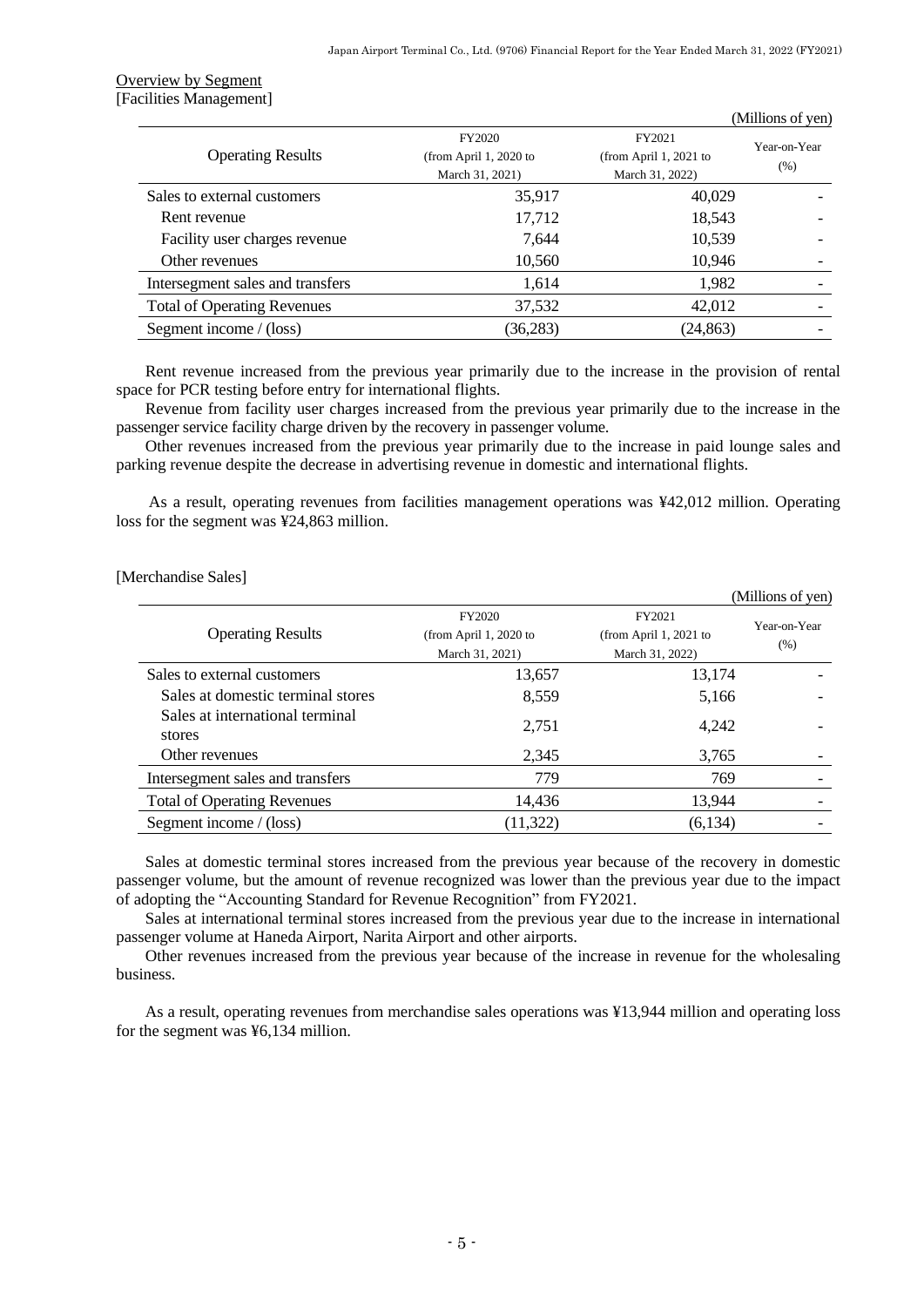[Food and Beverage]

|                                        |                                                     |                                                     | (Millions of yen)    |
|----------------------------------------|-----------------------------------------------------|-----------------------------------------------------|----------------------|
| <b>Operating Results</b>               | FY2020<br>(from April 1, 2020 to<br>March 31, 2021) | FY2021<br>(from April 1, 2021 to<br>March 31, 2022) | Year-on-Year<br>(% ) |
| Sales to external customers            | 2,998                                               | 3,852                                               |                      |
| Sales from food and beverage<br>stores | 2,363                                               | 2,790                                               |                      |
| Sales from in-flight meals             | 365                                                 | 730                                                 |                      |
| Other revenues                         | 269                                                 | 332                                                 |                      |
| Intersegment sales and transfers       | 1,093                                               | 796                                                 |                      |
| <b>Total of Operating Revenues</b>     | 4,091                                               | 4.649                                               |                      |
| Segment income $/$ (loss)              | (4,150)                                             | (3,091)                                             |                      |
|                                        |                                                     |                                                     |                      |

Sales from food and beverage operations increased from the previous year primarily due to the recovery in domestic passenger volume.

Sales from in-flight meals increased from the previous year primarily due to the recovery in passenger volume of the foreign carriers, our clients in this business.

As a result, operating revenues from food and beverage operations was ¥4,649 million and operating loss for the segment was ¥3,091 million.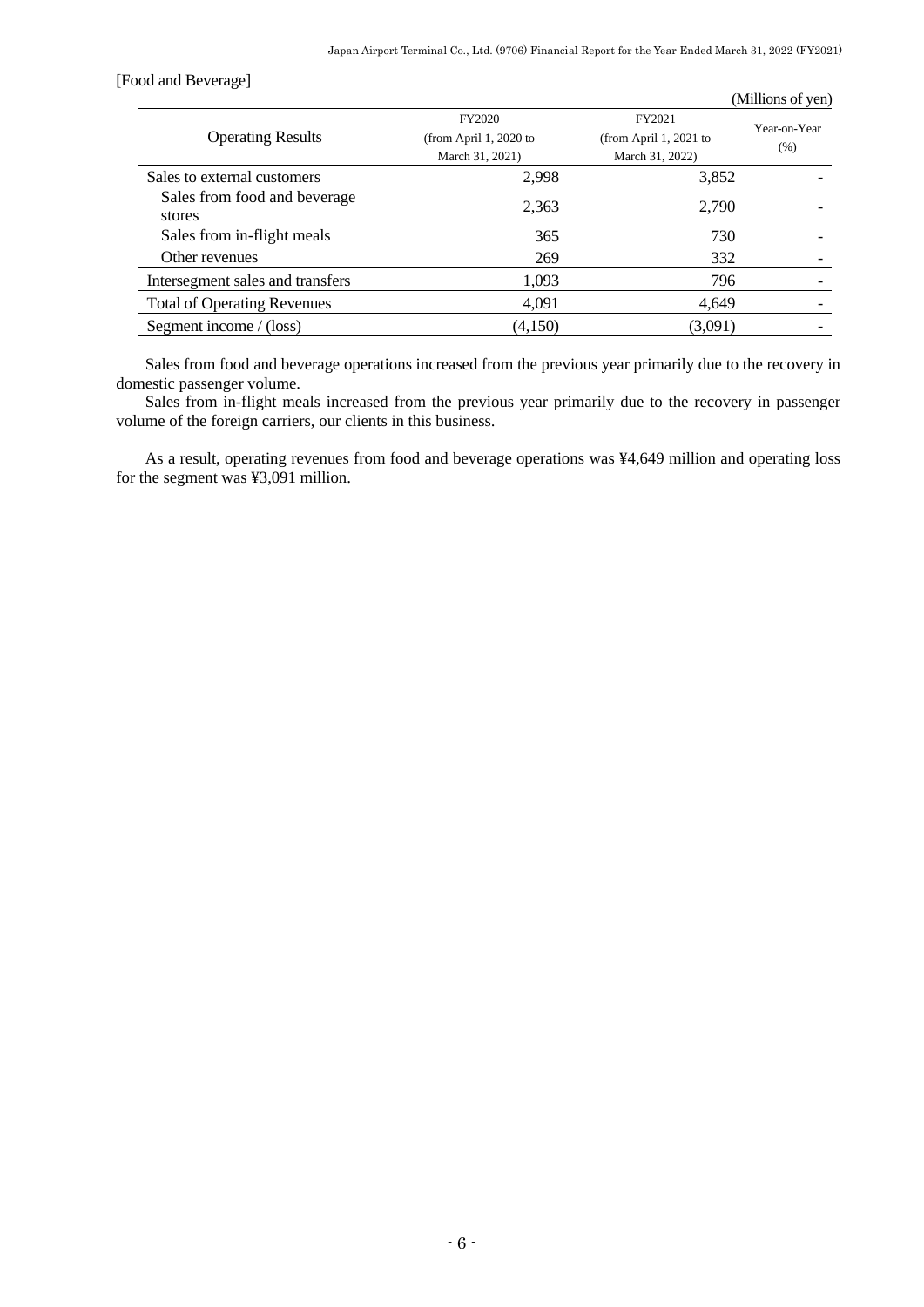# <span id="page-8-0"></span>(2) Analysis of Consolidated Financial Position for FY 2021

#### [Assets]

Current assets decreased by ¥29,538 million from the previous fiscal year end to ¥113,868 million. This is primarily due to the decrease in cash and deposits as a result of the redemption of bonds with stock acquisition rights at maturity. Fixed assets decreased by ¥25,775 million from the previous fiscal year end to ¥350,010 million primarily due to depreciation.

As a result, total assets decreased by ¥55,314 million from the previous fiscal year end to ¥463,878 million.

#### [Liabilities]

Current liabilities decreased by ¥22,246 million from the previous fiscal year end to ¥36,847 million primarily due to the redemption of bonds with stock acquisition rights at maturity. Fixed liabilities increased by ¥6,466 million from the previous fiscal year end to ¥271,021 million primarily due to long-term loans raised by Tokyo International Air Terminal Corporation (TIAT).

As a result, total liabilities decreased by ¥15,779 million from the previous fiscal year end to ¥307,869 million.

### [Net assets]

Total net assets decreased by ¥39,534 million from the previous fiscal year end to ¥156,009 million. This is primarily due to the decrease in retained earnings and non-controlling interests by booking net loss for the year despite the increase in accumulated other comprehensive income.

As a result, the equity ratio was 33.2% (compared to 34.3% at the previous fiscal year end).

### <span id="page-8-1"></span>(3) Analysis of Consolidated Cash Flows for FY 2021

Cash and cash equivalents at the end of FY2021 decreased by ¥23,226 million compared to the previous fiscal year end to ¥97,128 million.

The following is a summary of cash flows and the factors behind these flows for FY2021.

#### [Cash flows from operating activities]

With respect to cash flows from operating activities, cash outflow increased by ¥4,917 million from the previous fiscal year (up 112.1% year-on-year), resulting in a cash outflow of ¥9,305 million.

This was primarily due to the decrease in other current liabilities.

#### [Cash flows from investing activities]

With respect to cash flows from investing activities, cash outflow decreased by ¥20,341 million from the previous fiscal year (down 80.5% year-on-year), resulting in a cash outflow of ¥4, 926 million.

This was primarily due to the decrease in expenditures for the acquisition of tangible fixed assets.

#### [Cash flows from financing activities]

Cash flows from financing activities decreased by ¥87,263 million from the previous fiscal year (¥78,228 million cash inflow for the previous fiscal year), resulting in a cash outflow of ¥9,035 million.

This was primarily due to cash outflow from the redemption of convertible bonds.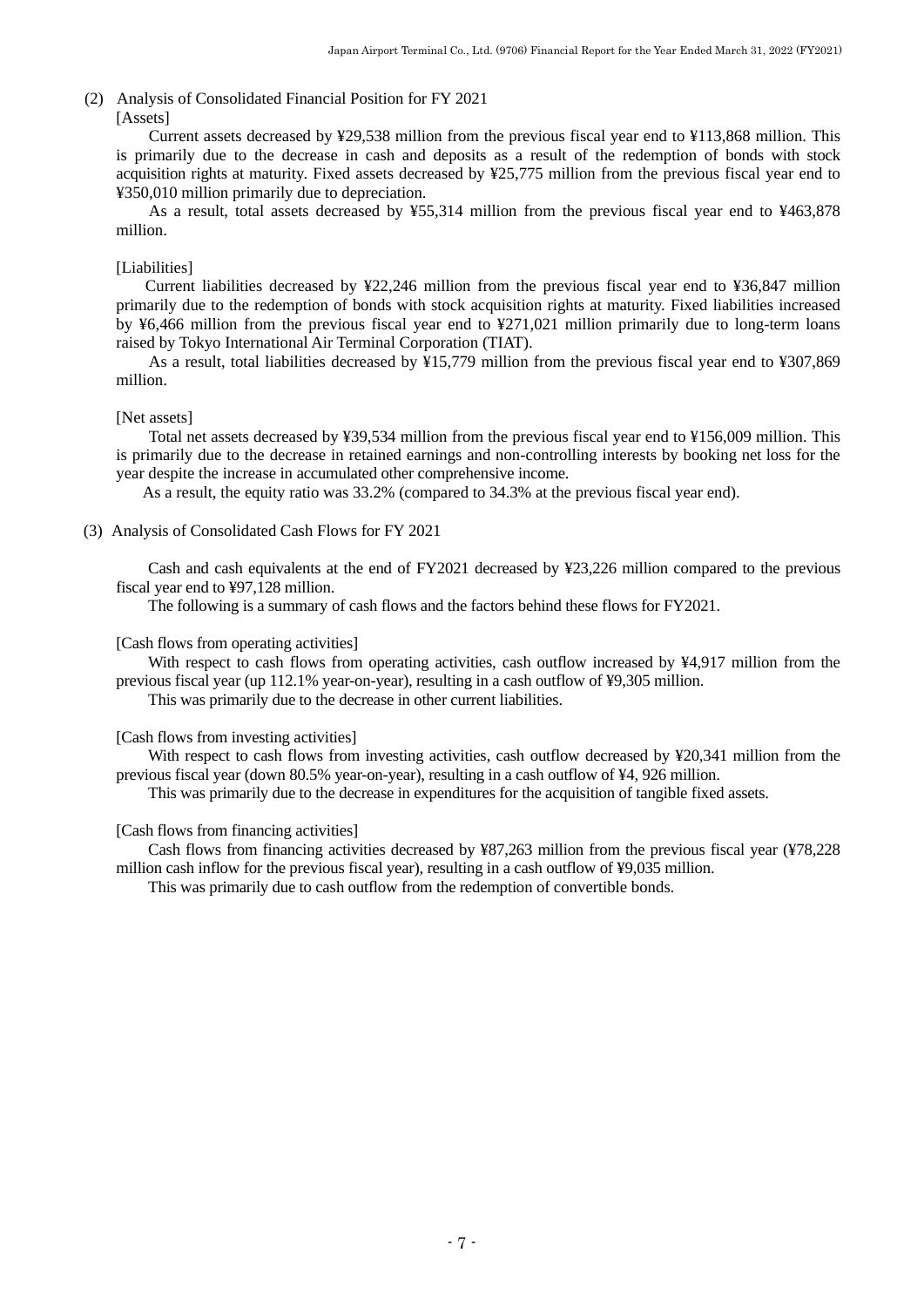<span id="page-9-0"></span>(4) Forecast for FY 2022 (the fiscal year ending March 31, 2023)

As society moves toward recovery from the impact of COVID-19, the airline industry is also expected to see a recovery in demand, especially for domestic flights.

At Haneda Airport, demand for domestic flights is expected to recover to near pre-COVID-19 levels during the first half of FY2022, driven by tourism demand. On the other hand, international flights are expected to take time to fully recover, although entry restrictions are gradually being eased in many countries.

Under this environment, we will maintain the cost-cutting measures that we implemented during the pandemic in terminal operations and on the sales front, we will utilize digital marketing to capture passenger demand to recover our business performance. In addition, with an eye toward accommodating future passenger growth and further improving passenger convenience, we are working on the construction of a new north satellite terminal at Terminal 1 and a connection between the main building and the satellite terminal at Terminal 2 in order to improve the functionality of Haneda Airport.

The expected earnings by segment are as follows.

For the Facility Management business, operating revenue is expected to increase from the previous year primarily due to an increase in revenue from facility user charges driven by the recovery in passenger volume. For the Merchandise Sales business and the Food and Beverage business, operating revenue is expected to increase from the previous year, due to an increase in merchandise sales and food and beverage sales resulting mainly from a recovery in the number of passengers on domestic flights and international flights at Haneda Airport.

As a result, for FY2022, we forecast operating revenue of ¥105,600 million (up 85.1% year-on-year). Due to the delay in recovery of international flights, we forecast operating loss of ¥16,600 million (compared to operating loss of ¥41,255 million during FY2021), ordinary loss of ¥18,100 million (compared to ordinary loss of ¥43,861 million during FY2021), and net loss attributable to owners of the parent of ¥5,700 million (compared to net loss attributable to owners of the parent of ¥25,217 million during FY2021).

<span id="page-9-1"></span>(5) Basic Policy on Distribution of Profits and Dividend Payment for FY2021/FY2022

We consider the return of profits to our shareholders to be one of our most important management priorities. Our basic policy is to work on management with a more proactive stance, strive to improve our business performance, secure internal reserves in consideration of large-scale investments such as the renewal of passenger terminal building facilities in line with the functional expansion of Haneda Airport, and at the same time, maintain stable dividend payments.

Our business performance has been severely impacted by COVID-19, which resulted in a net loss for the second consecutive fiscal year. Although the outlook remains uncertain, we will maintain our basic policy and will strive to return to profitability as soon as possible.

We decided to postpone the announcement of the year-end dividend for FY2021 at the time of the announcement of the financial results for the fiscal year ended March 31, 2021. After a comprehensive review based on the current business environment and the dividend distribution policy mentioned above, as we believe that securing liquidity on hand is of utmost importance, we have decided not to distribute a dividend for FY2021, although we strongly regret doing so.

Although we have decided to postpone the announcement of the outlook for dividend payment for FY2022, based on the above policy we will make such announcement after taking into account the business environment and performance in the future.

### <span id="page-9-2"></span>2. Basic Approach on Selection of Accounting Standards

To secure comparability between companies and between fiscal years, the JAT Group prepares its consolidated financial statements in accordance with the Ordinance on Terminology, Forms and Preparation Methods of Consolidated Financial Statements (Finance Ministry Ordinance No. 28 of 1976), excluding Chapter 7 and Chapter 8.

The JAT Group will appropriately consider the possibility of adoption of international accounting standards taking into consideration of conditions in Japan and overseas.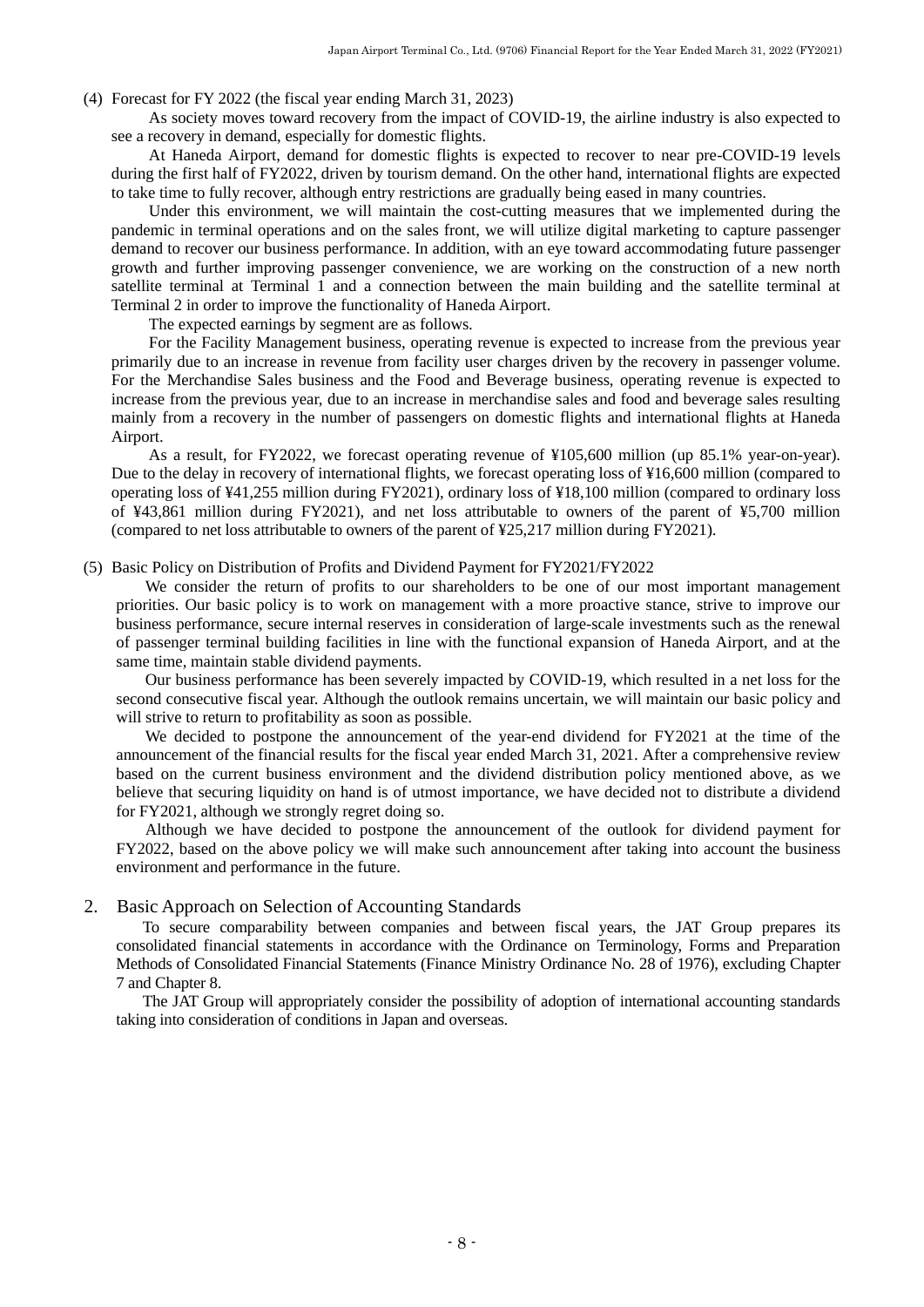# <span id="page-10-0"></span>3. Consolidated Financial Statements and Main Notes

<span id="page-10-1"></span>(1) Consolidated Balance Sheets

|                                              |                        | (Millions of yen)      |
|----------------------------------------------|------------------------|------------------------|
|                                              | FY2020                 | FY2021                 |
|                                              | (As of March 31, 2021) | (As of March 31, 2022) |
| <b>ASSETS</b>                                |                        |                        |
| Current assets                               |                        |                        |
| Cash and deposits                            | 120,355                | 57,128                 |
| Accounts receivable                          | 5,272                  | 5,408                  |
| Securities                                   |                        | 40,000                 |
| Merchandise and finished products            | 9,658                  | 5,364                  |
| Raw materials and stored goods               | 249                    | 271                    |
| Other current assets                         | 7,944                  | 5,756                  |
| Allowance for doubtful accounts              | (73)                   | (60)                   |
| Total current assets                         | 143,407                | 113,868                |
| <b>Fixed assets</b>                          |                        |                        |
| Tangible fixed assets                        |                        |                        |
| Buildings and structures                     | 557,609                | 560,906                |
| Accumulated depreciation and impairment loss | (301, 148)             | (323, 206)             |
| Buildings and structures (net)               | 256,460                | 237,700                |
| Machinery, equipment and vehicles            | 37,073                 | 36,022                 |
| Accumulated depreciation and impairment loss | (17,939)               | (20, 325)              |
| Machinery, equipment and vehicles (net)      | 19,133                 | 15,696                 |
| Land                                         | 12,874                 | 12,874                 |
| Lease assets                                 | 3,530                  | 3,533                  |
| Accumulated depreciation and impairment loss | (1, 111)               | (1, 591)               |
| Lease assets (net)                           | 2,418                  | 1,941                  |
| Construction in progress                     | 1,626                  | 1,467                  |
| Other tangible fixed assets                  | 67,643                 | 67,977                 |
| Accumulated depreciation and impairment loss | (54, 833)              | (57, 711)              |
| Other tangible fixed assets (net)            | 12,810                 | 10,265                 |
| Total tangible fixed assets                  | 305,324                | 279,945                |
| Intangible fixed assets                      |                        |                        |
| Leasehold right                              | 33,361                 | 31,516                 |
| Other intangible fixed assets                | 3,756                  | 2,872                  |
| Total intangible fixed assets                | 37,117                 | 34,388                 |
| Investments and other assets                 |                        |                        |
| Investment securities                        | 16,430                 | 18,293                 |
| Deferred tax assets                          | 12,414                 | 12,877                 |
| Net defined benefit assets                   | 945                    | 1,013                  |
| Other investments                            | 3,553                  | 3,491                  |
| Total investments and other assets           | 33,343                 | 35,676                 |
| Total fixed assets                           | 375,785                | 350,010                |
| <b>TOTAL ASSETS</b>                          | 519,193                | 463,878                |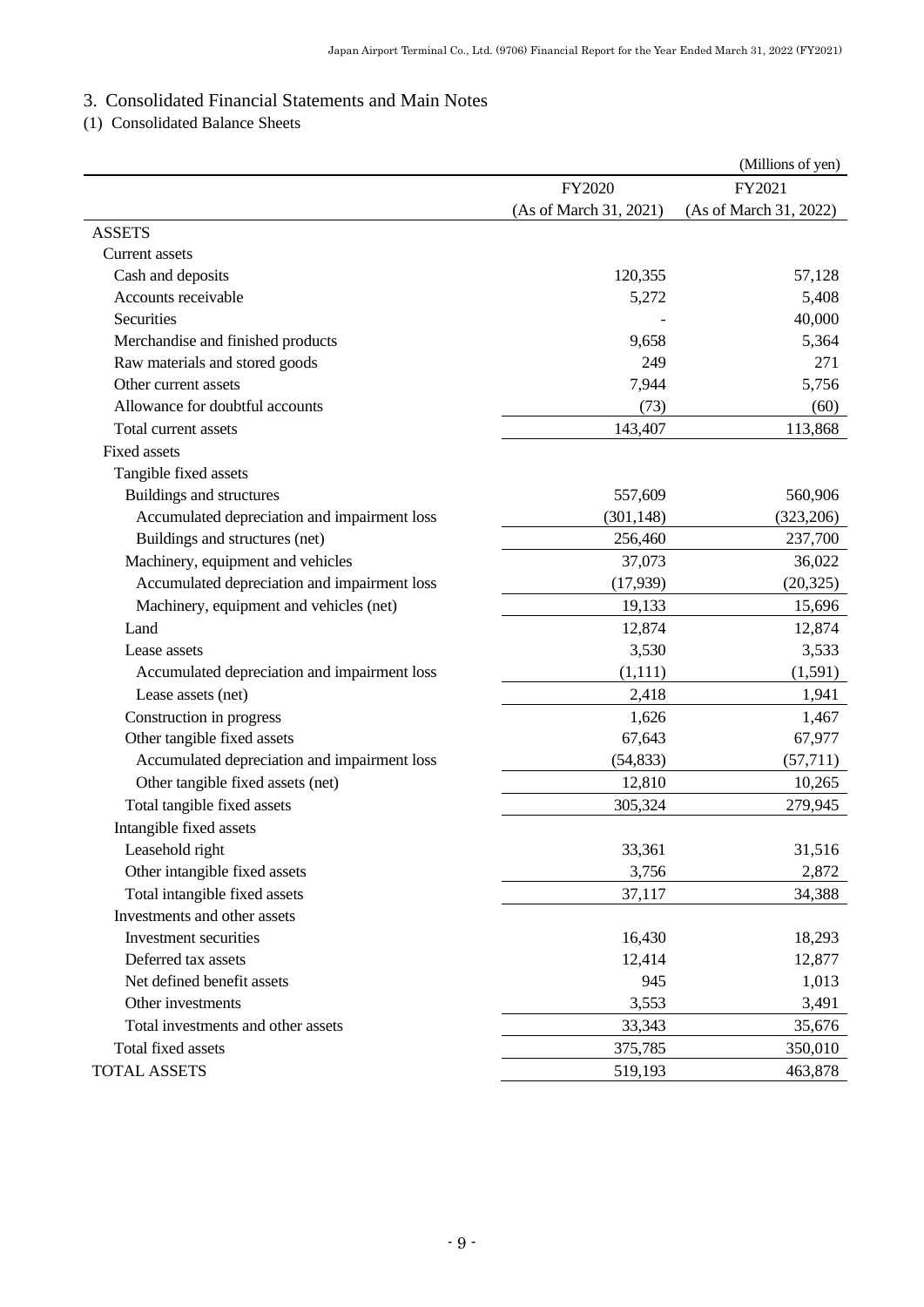|                                                 |                        | (Millions of yen)      |
|-------------------------------------------------|------------------------|------------------------|
|                                                 | FY2020                 | FY2021                 |
|                                                 | (As of March 31, 2021) | (As of March 31, 2022) |
| <b>LIABILITIES</b>                              |                        |                        |
| <b>Current liabilities</b>                      |                        |                        |
| Accounts payable                                | 1,274                  | 1,956                  |
| Short-term loans payable                        | 16,612                 | 15,626                 |
| Current portion of bonds with stock acquisition | 15,009                 |                        |
| rights                                          |                        |                        |
| Accrued expenses                                | 14,523                 | 8,782                  |
| Income taxes payable                            | 573                    | 483                    |
| Allowance for employees' bonuses                | 1,176                  | 1,073                  |
| Allowance for loss on store closing             | 575                    |                        |
| Other current liabilities                       | 9,347                  | 8,925                  |
| Total current liabilities                       | 59,093                 | 36,847                 |
| <b>Fixed liabilities</b>                        |                        |                        |
| <b>Bonds</b>                                    | 54,983                 | 55,287                 |
| Long-term loans payable                         | 175,842                | 184,153                |
| Lease obligations                               | 2,082                  | 1,596                  |
| Deferred tax liabilities                        | 16,740                 | 15,660                 |
| Allowance for directors' retirement benefits    | 71                     | 68                     |
| Net defined benefit liabilities                 | 4,486                  | 4,761                  |
| Asset retirement obligations                    | 613                    | 620                    |
| Other fixed liabilities                         | 9,735                  | 8,873                  |
| Total fixed liabilities                         | 264,555                | 271,021                |
| <b>TOTAL LIABILITIES</b>                        | 323,648                | 307,869                |
| <b>NET ASSETS</b>                               |                        |                        |
| Shareholders' equity                            |                        |                        |
| Common stock                                    | 38,126                 | 38,126                 |
| Capital surplus                                 | 54,160                 | 54,160                 |
| Retained earnings                               | 86,060                 | 60,843                 |
| Treasury stock                                  | (8)                    | (9)                    |
| Total shareholders' equity                      | 178,338                | 153,120                |
| Accumulated other comprehensive income          |                        |                        |
| Valuation difference on available-for-sale      | 1,855                  | 2,526                  |
| securities                                      |                        |                        |
| Deferred gains or losses on hedges              | (1,836)                | (1,115)                |
| Foreign currency translation adjustment         | 19                     | 66                     |
| Remeasurements of defined benefit plans         | (408)                  | (426)                  |
| Total accumulated other comprehensive income    | (369)                  | 1,050                  |
| Non-controlling interests                       | 17,575                 | 1,838                  |
| <b>TOTAL NET ASSETS</b>                         | 195,544                | 156,009                |
| TOTAL LIABILITIES AND NET ASSETS                | 519,193                | 463,878                |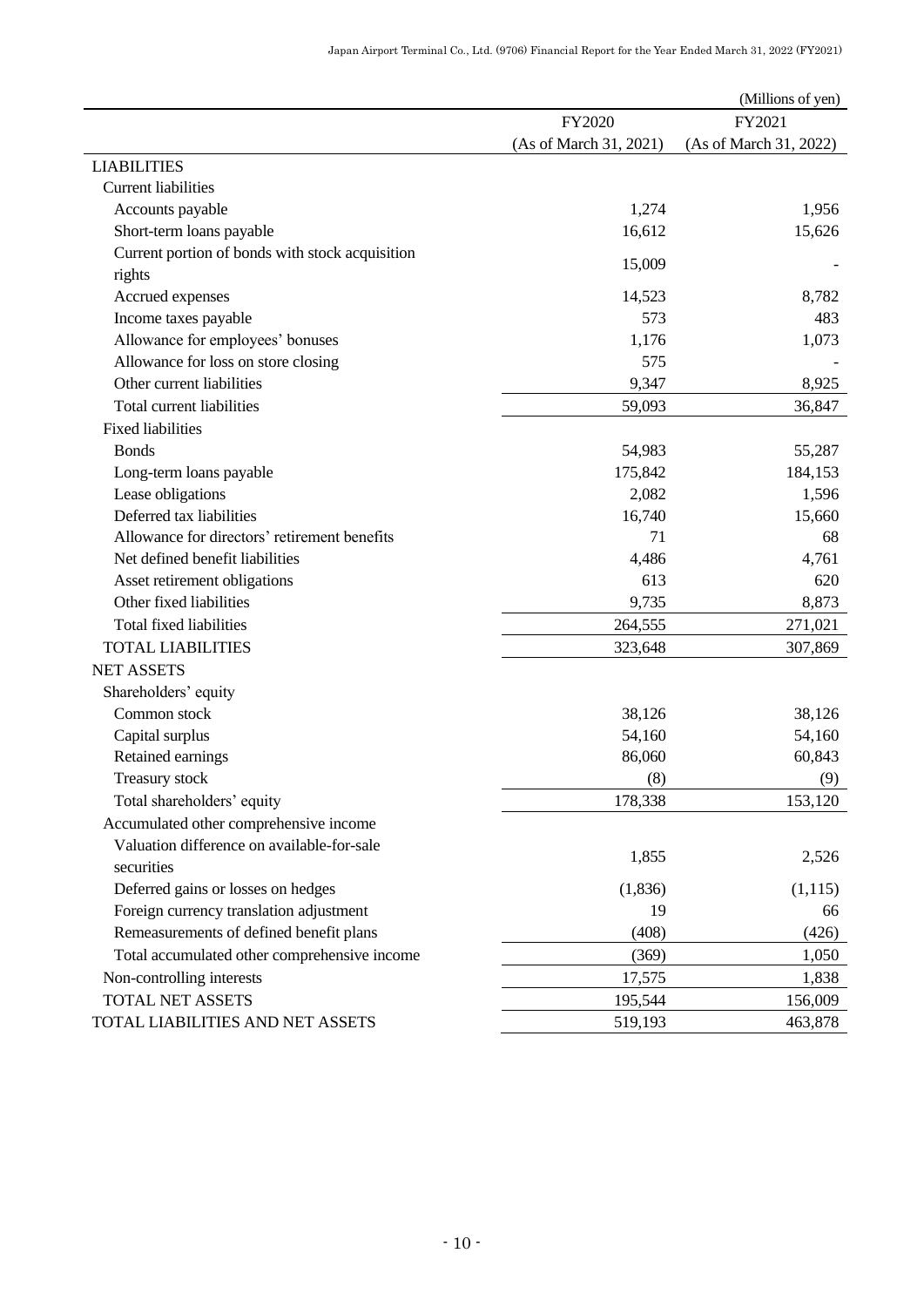# <span id="page-12-0"></span>(2) Consolidated Statements of Income and Consolidated Statements of Comprehensive Income

### <span id="page-12-1"></span>Consolidated Statements of Income

|                                                    |                     | (Millions of yen)   |
|----------------------------------------------------|---------------------|---------------------|
|                                                    | FY2020              | FY2021              |
|                                                    | (from April 1, 2020 | (from April 1, 2021 |
|                                                    | to March 31, 2021)  | to March 31, 2022)  |
| Operating revenues                                 |                     |                     |
| Rent revenue                                       | 17,712              | 18,543              |
| Facility user charges revenue                      | 7,645               | 10,541              |
| Other revenues                                     | 10,638              | 10,989              |
| Sale of merchandise                                | 13,543              | 13,155              |
| Sale of food and beverage                          | 3,032               | 3,827               |
| Total operating revenues                           | 52,572              | 57,057              |
| Cost of sales                                      |                     |                     |
| Cost of sales of merchandise                       | 11,983              | 7,635               |
| Cost of sales of food and beverage                 | 3,114               | 2,968               |
| Total cost of sales                                | 15,097              | 10,604              |
| Gross profit                                       | 37,475              | 46,453              |
| Selling, general and administrative expenses       |                     |                     |
| Salaries and wages                                 | 11,017              | 10,201              |
| Provision for employees' bonuses                   | 925                 | 583                 |
| Expenses for retirement benefits                   | 977                 | 921                 |
| Rent expenses                                      | 11,730              | 8,762               |
| Outsourcing and commission                         | 12,027              | 11,338              |
| Depreciation expenses                              | 34,310              | 31,715              |
| Other costs and expenses                           | 25,506              | 24,186              |
| Total selling, general and administrative expenses | 96,495              | 87,709              |
| Operating income (loss)                            | (59,020)            | (41,255)            |
| Non-operating income                               |                     |                     |
| Interest income                                    | 2,433               | 23                  |
| Dividends income                                   | 227                 | 62                  |
| Contributions in aid of construction               | 180                 | 94                  |
| Subsidy income                                     | 3,331               | 2,707               |
| Miscellaneous income                               | 1,435               | 777                 |
| Total non-operating income                         | 7,607               | 3,665               |
| Non-operating expenses                             |                     |                     |
| Interest expenses                                  | 2,289               | 2,744               |
| Share issuance costs                               | 308                 |                     |
| Fee and commission expenses                        | 117                 | 1,510               |
| Loss on retirement of fixed assets                 | 839                 | 310                 |
| Equity in losses of affiliates                     | 1,652               | 1,611               |
| Provision for loss on store closings               | 575                 |                     |
| Miscellaneous expenses                             | 124                 | 93                  |
| Total non-operating expenses                       | 5,908               | 6,271               |
| Ordinary income (loss)                             | (57, 320)           | (43, 861)           |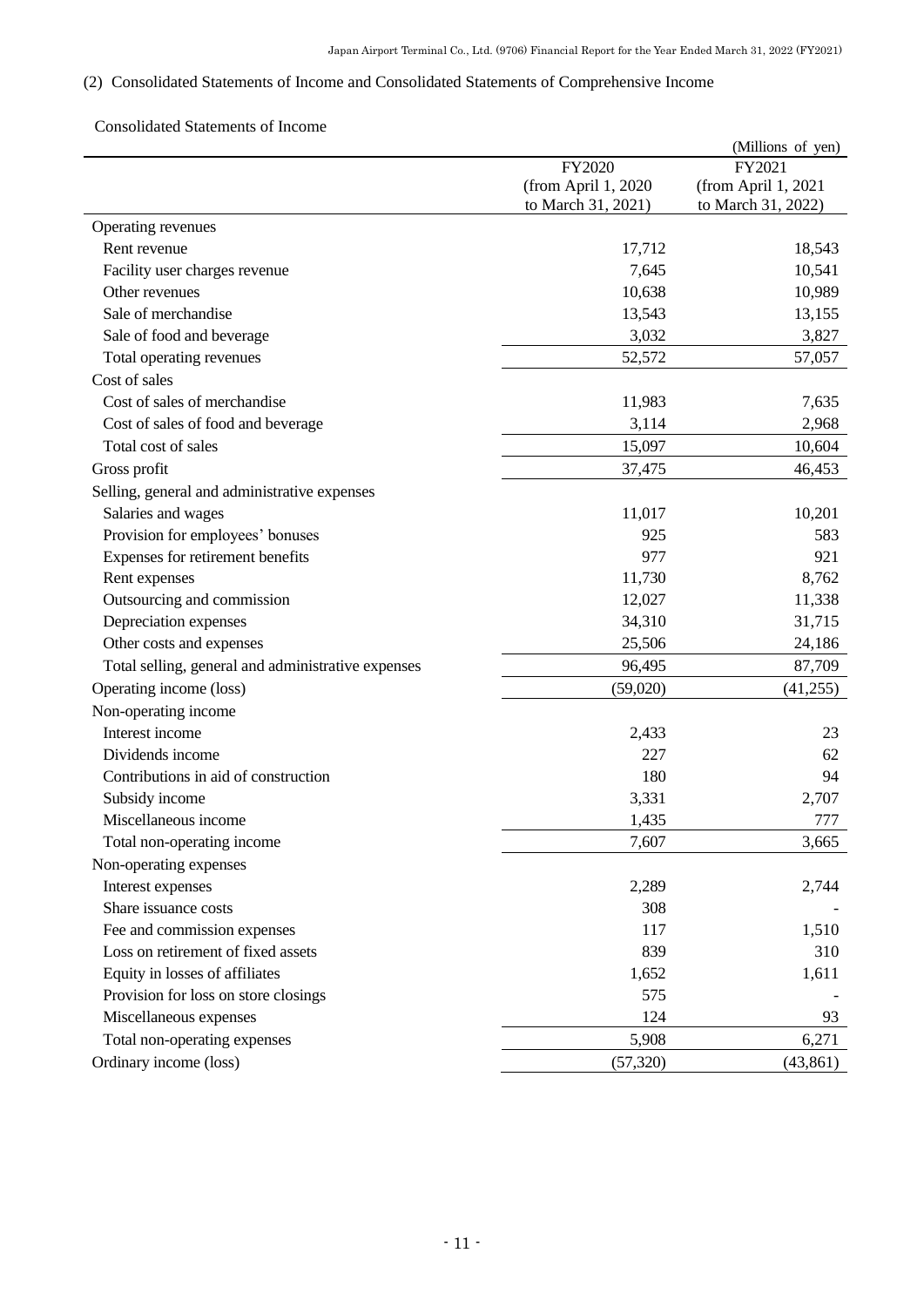|                                                             |                      | (Millions of yen)     |
|-------------------------------------------------------------|----------------------|-----------------------|
|                                                             | FY2020               | FY2021                |
|                                                             | (from April 1, 2020) | (from April $1, 2021$ |
|                                                             | to March 31, 2021)   | to March 31, 2022)    |
| Extraordinary gains                                         |                      |                       |
| Gains on sales of fixed assets                              | 11                   |                       |
| National subsidies                                          | 5,480                | 1,422                 |
| Gains on sale of investment securities                      | 3,504                | 321                   |
| Total extraordinary gains                                   | 8,995                | 1,744                 |
| <b>Extraordinary</b> loss                                   |                      |                       |
| <b>Impairment</b> loss                                      | 1,097                |                       |
| Loss on valuation of investment securities                  |                      | 52                    |
| Loss on reduction entry of fixed assets                     | 5,388                | 1,388                 |
| Other extraordinary loss                                    | 8                    |                       |
| Total extraordinary loss                                    | 6,494                | 1,441                 |
| Income (loss) before income taxes and non-controlling       |                      |                       |
| interests                                                   | (54, 819)            | (43,558)              |
| Income taxes – current                                      | 108                  | 7                     |
| Income taxes for prior periods                              | 166                  |                       |
| Income taxes – deferred                                     | 865                  | (1,947)               |
| Total income taxes                                          | 1,140                | (1,939)               |
| Net income (loss) before non-controlling interests          | (55,960)             | (41, 618)             |
| Net income (loss) attributable to non-controlling interests | (19,381)             | (16, 401)             |
| Net income (loss) attributable to owners of the parent      | (36,578)             | (25,217)              |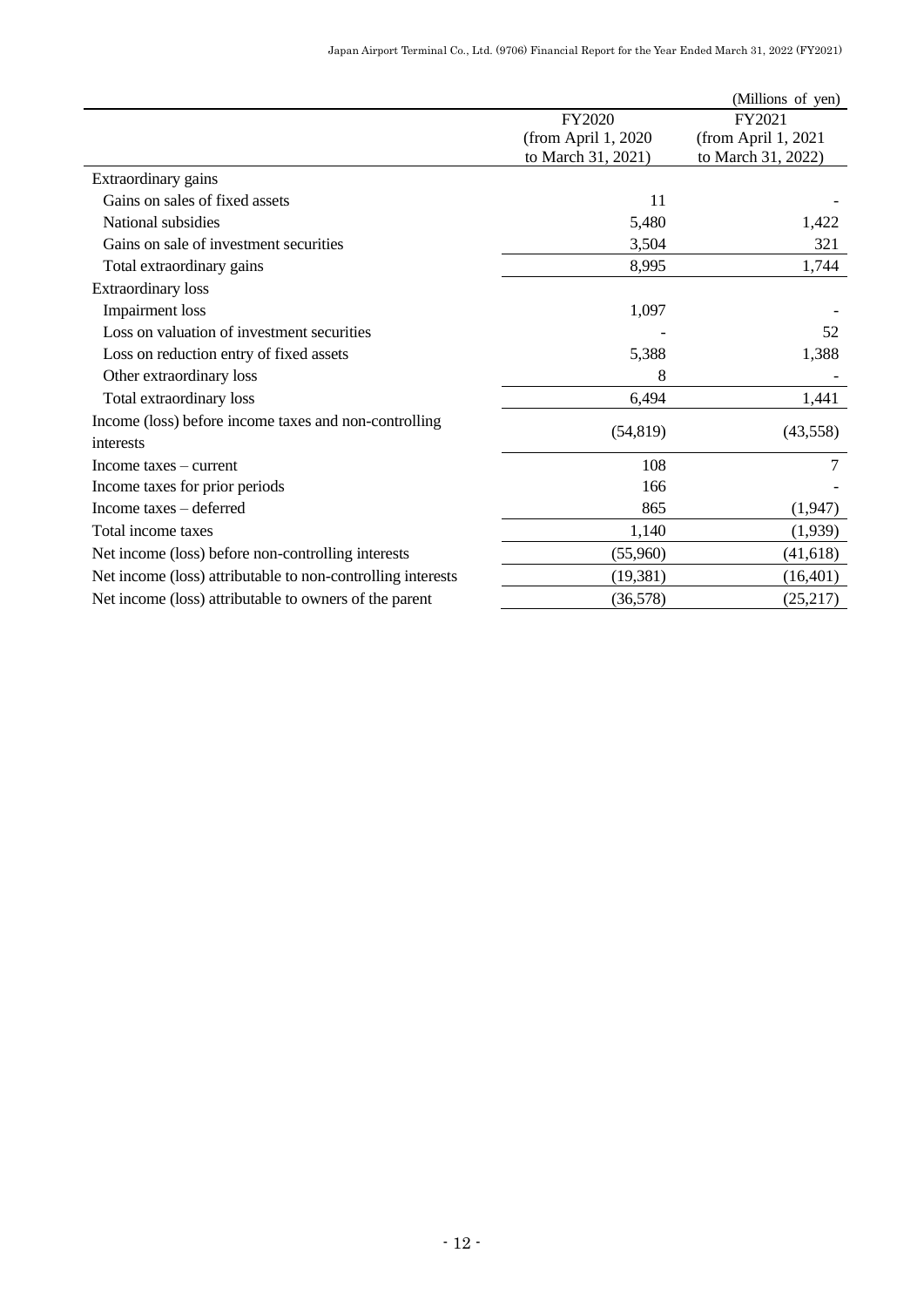# <span id="page-14-0"></span>Consolidated Statements of Comprehensive Income

|                                                       |                      | (Millions of yen)   |
|-------------------------------------------------------|----------------------|---------------------|
|                                                       | <b>FY2020</b>        | FY2021              |
|                                                       | (from April $1,2020$ | (from April 1, 2021 |
|                                                       | to March 31, 2021)   | to March 31, 2022)  |
| Net income (loss) before non-controlling interests    | (55,960)             | (41, 618)           |
| Other comprehensive income                            |                      |                     |
| Valuation difference on available-for-sale securities | (1,780)              | 669                 |
| Deferred gains (losses) on hedges                     | (4,795)              | 1,413               |
| Foreign currency translation adjustment               | (18)                 | 46                  |
| Remeasurements of defined benefit plans               | 317                  | (47)                |
| Share of other comprehensive income of associates     |                      |                     |
| accounted for using equity method                     | 24                   | $\overline{2}$      |
| Total other comprehensive income                      | (6,252)              | 2,084               |
| Comprehensive income                                  | (62,212)             | (39, 533)           |
| Comprehensive income attributable to:                 |                      |                     |
| Comprehensive income attributable to owners of the    |                      |                     |
| parent                                                | (40,523)             | (23,797)            |
| Comprehensive income attributable to non-controlling  |                      |                     |
| interests                                             | (21, 688)            | (15,736)            |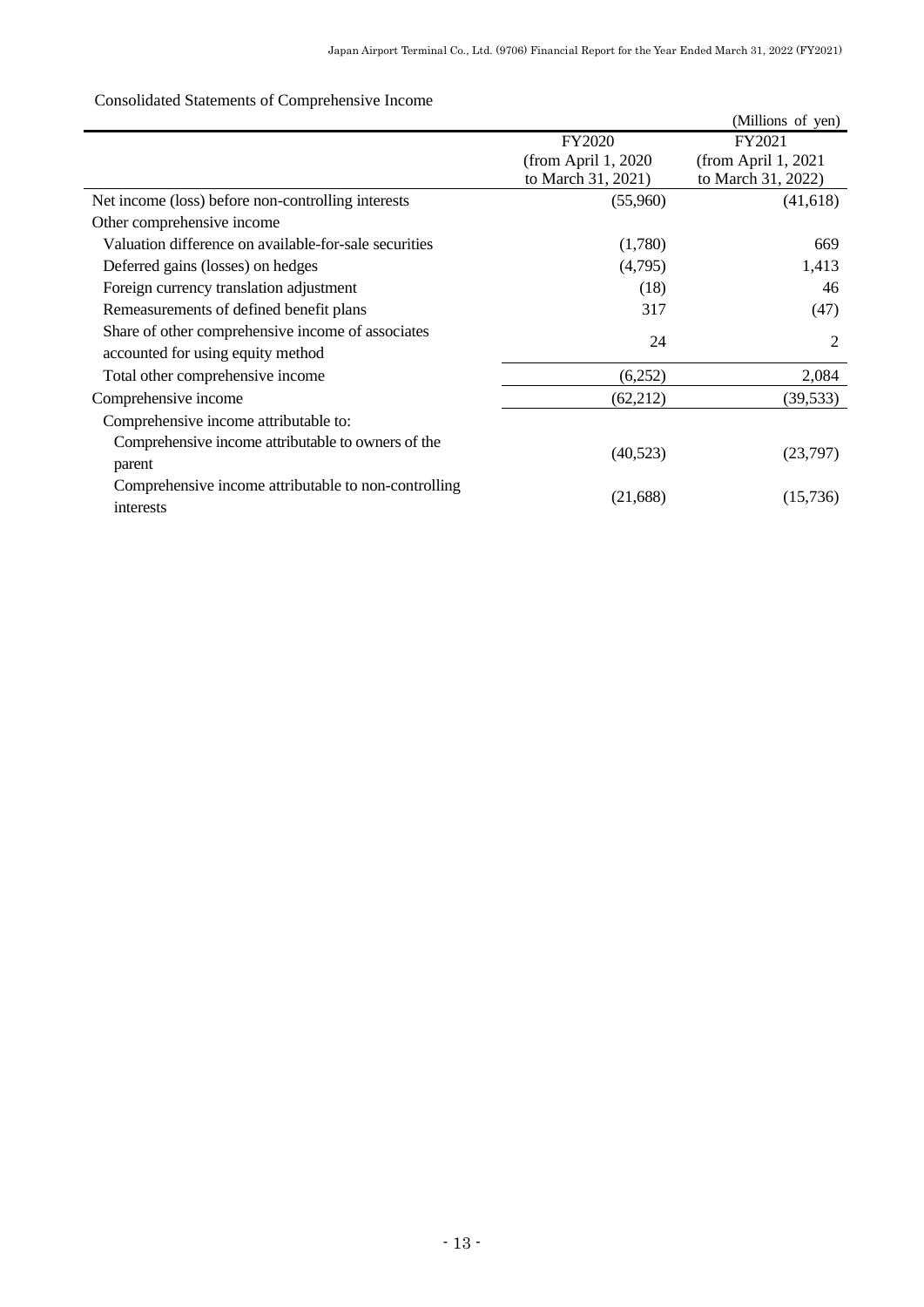# <span id="page-15-0"></span>(3) Consolidated Statements of Changes in Shareholders' Equity

FY2020 (from April 1, 2020 to March 31, 2021)

(Millions of yen)

|                                                                                 | Shareholders' equity |                 |                      |                |                                  |
|---------------------------------------------------------------------------------|----------------------|-----------------|----------------------|----------------|----------------------------------|
|                                                                                 | Common stock         | Capital surplus | Retained<br>earnings | Treasury stock | Total<br>shareholders'<br>equity |
| Balance at the beginning of current period                                      | 17,489               | 21,337          | 123,451              | (3,248)        | 159,029                          |
| Changes during current period                                                   |                      |                 |                      |                |                                  |
| Issuance of new shares                                                          | 20,637               | 20,637          |                      |                | 41,274                           |
| Dividend from retained earnings                                                 |                      |                 | (812)                |                | (812)                            |
| Net income (loss) attributable to owners<br>of the parent                       |                      |                 | (36,578)             |                | (36,578)                         |
| Purchase of treasury stock                                                      |                      |                 |                      | (1)            | (1)                              |
| Disposal of treasury stock                                                      |                      | 12,184          |                      | 3,241          | 15,426                           |
| Changes in ownership interest in subsidiaries                                   |                      |                 |                      |                |                                  |
| Changes of items other than shareholders'<br>equity during current period (net) |                      |                 |                      |                |                                  |
| Total changes during current period                                             | 20,637               | 32,822          | (37,390)             | 3,239          | 19,308                           |
| Balance at the end of current period                                            | 38,126               | 54,160          | 86,060               | (8)            | 178,338                          |

|                                                                                 | Accumulated other comprehensive income                         |                                          |                                                  |                                               |                                                          |
|---------------------------------------------------------------------------------|----------------------------------------------------------------|------------------------------------------|--------------------------------------------------|-----------------------------------------------|----------------------------------------------------------|
|                                                                                 | Valuation<br>difference on<br>available-for-sale<br>securities | Deferred gains<br>or losses on<br>hedges | Foreign<br>currency<br>translation<br>adjustment | Remeasurements<br>of defined benefit<br>plans | Total<br>accumulated<br>other<br>comprehensive<br>income |
| Balance at the beginning of current period                                      | 3,637                                                          | 609                                      | 37                                               | (708)                                         | 3,575                                                    |
| Changes during current period                                                   |                                                                |                                          |                                                  |                                               |                                                          |
| Issuance of new shares                                                          |                                                                |                                          |                                                  |                                               |                                                          |
| Dividend from retained earnings                                                 |                                                                |                                          |                                                  |                                               |                                                          |
| Net income (loss) attributable to owners<br>of the parent                       |                                                                |                                          |                                                  |                                               |                                                          |
| Purchase of treasury stock                                                      |                                                                |                                          |                                                  |                                               |                                                          |
| Disposal of treasury stock                                                      |                                                                |                                          |                                                  |                                               |                                                          |
| Changes in ownership interest in subsidiaries                                   |                                                                |                                          |                                                  |                                               |                                                          |
| Changes of items other than shareholders'<br>equity during current period (net) | (1,782)                                                        | (2,445)                                  | (18)                                             | 300                                           | (3,945)                                                  |
| Total changes during current period                                             | (1,782)                                                        | (2,445)                                  | (18)                                             | 300                                           | (3,945)                                                  |
| Balance at the end of current period                                            | 1,855                                                          | (1,836)                                  | 19                                               | (408)                                         | (369)                                                    |

|                                                                                 | Non-controlling<br>interests | Total net assets |
|---------------------------------------------------------------------------------|------------------------------|------------------|
| Balance at the beginning of current period                                      | 39,294                       | 201,899          |
| Changes during current period                                                   |                              |                  |
| Issuance of new shares                                                          |                              | 41,274           |
| Dividend from retained earnings                                                 |                              | (812)            |
| Net income (loss) attributable to owners<br>of the parent                       |                              | (36,578)         |
| Purchase of treasury stock                                                      |                              | (1)              |
| Disposal of treasury stock                                                      |                              | 15,426           |
| Changes in ownership interest in subsidiaries                                   |                              |                  |
| Changes of items other than shareholders'<br>equity during current period (net) | (21,718)                     | (25,663)         |
| Total changes during current period                                             | (21,718)                     | (6,355)          |
| Balance at the end of current period                                            | 17,575                       | 195,544          |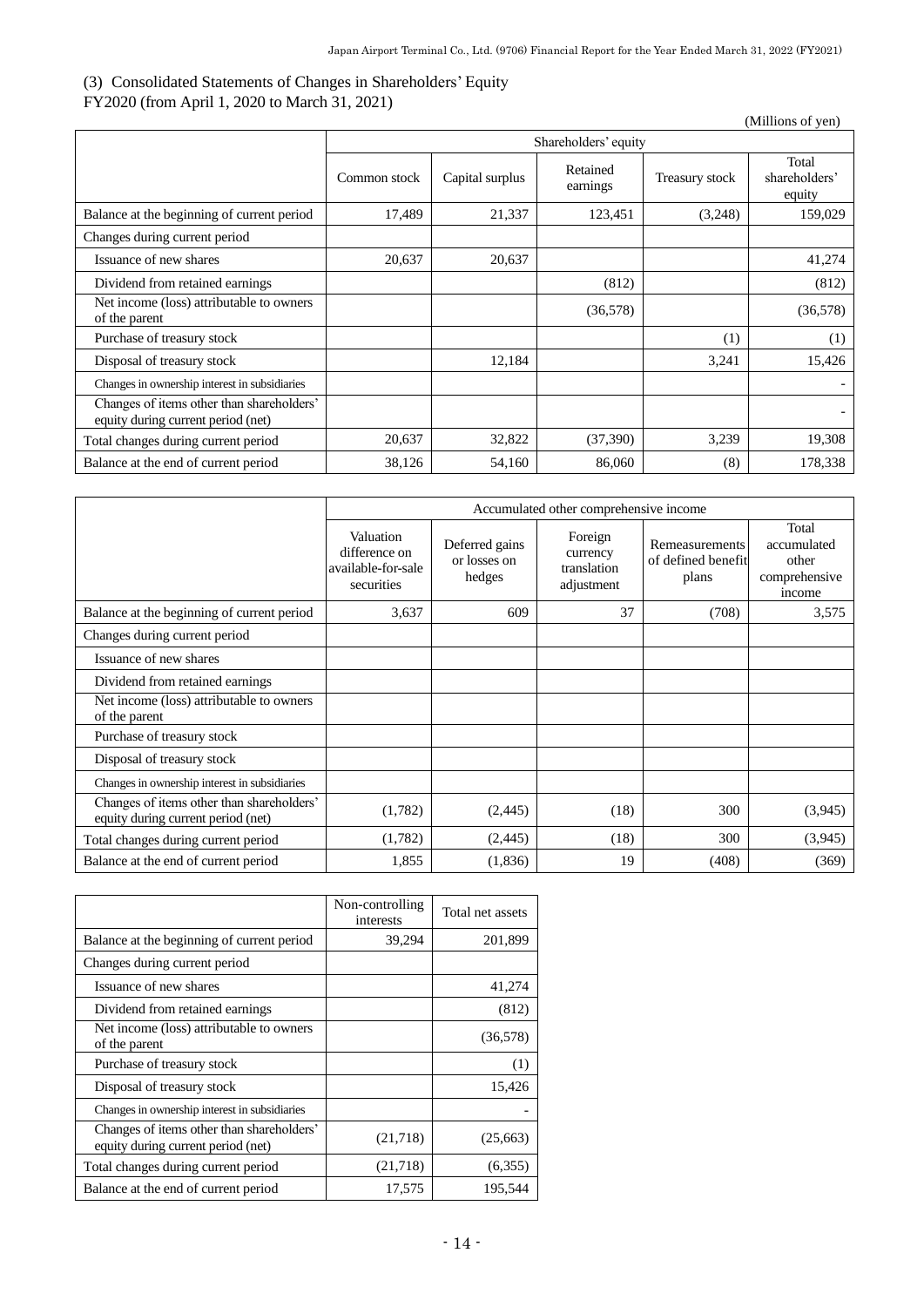# FY2021 (from April 1, 2021 to March 31, 2022)

| $1 + 20 = 1$ (Hom Tipm 1, 2021 to March 31, 2022)<br>(Millions of yen)          |              |                      |                      |                |                                  |
|---------------------------------------------------------------------------------|--------------|----------------------|----------------------|----------------|----------------------------------|
|                                                                                 |              | Shareholders' equity |                      |                |                                  |
|                                                                                 | Common stock | Capital surplus      | Retained<br>earnings | Treasury stock | Total<br>shareholders'<br>equity |
| Balance at the beginning of current period                                      | 38,126       | 54,160               | 86,060               | (8)            | 178,338                          |
| Changes during current period                                                   |              |                      |                      |                |                                  |
| Issuance of new shares                                                          |              |                      |                      |                |                                  |
| Dividend from retained earnings                                                 |              |                      |                      |                |                                  |
| Net income (loss) attributable to owners<br>of the parent                       |              |                      | (25,217)             |                | (25,217)                         |
| Purchase of treasury stock                                                      |              |                      |                      | (0)            | (0)                              |
| Disposal of treasury stock                                                      |              |                      |                      |                |                                  |
| Changes in ownership interest in subsidiaries                                   |              | (0)                  |                      |                | (0)                              |
| Changes of items other than shareholders'<br>equity during current period (net) |              |                      |                      |                |                                  |
| Total changes during current period                                             |              | (0)                  | (25,217)             | (0)            | (25,217)                         |
| Balance at the end of current period                                            | 38,126       | 54,160               | 60,843               | (9)            | 153,120                          |

|                                                                                 | Accumulated other comprehensive income                         |                                          |                                                  |                                                      |                                                          |
|---------------------------------------------------------------------------------|----------------------------------------------------------------|------------------------------------------|--------------------------------------------------|------------------------------------------------------|----------------------------------------------------------|
|                                                                                 | Valuation<br>difference on<br>available-for-sale<br>securities | Deferred gains<br>or losses on<br>hedges | Foreign<br>currency<br>translation<br>adjustment | <b>Remeasurements</b><br>of defined benefit<br>plans | Total<br>accumulated<br>other<br>comprehensive<br>income |
| Balance at the beginning of current period                                      | 1,855                                                          | (1,836)                                  | 19                                               | (408)                                                | (369)                                                    |
| Changes during current period                                                   |                                                                |                                          |                                                  |                                                      |                                                          |
| Issuance of new shares                                                          |                                                                |                                          |                                                  |                                                      |                                                          |
| Dividend from retained earnings                                                 |                                                                |                                          |                                                  |                                                      |                                                          |
| Net income (loss) attributable to owners<br>of the parent                       |                                                                |                                          |                                                  |                                                      |                                                          |
| Purchase of treasury stock                                                      |                                                                |                                          |                                                  |                                                      |                                                          |
| Disposal of treasury stock                                                      |                                                                |                                          |                                                  |                                                      |                                                          |
| Changes in ownership interest in subsidiaries                                   |                                                                |                                          |                                                  |                                                      |                                                          |
| Changes of items other than shareholders'<br>equity during current period (net) | 671                                                            | 720                                      | 46                                               | (18)                                                 | 1,420                                                    |
| Total changes during current period                                             | 671                                                            | 720                                      | 46                                               | (18)                                                 | 1,420                                                    |
| Balance at the end of current period                                            | 2,526                                                          | (1,115)                                  | 66                                               | (426)                                                | 1,050                                                    |

|                                                                                 | Non-controlling<br>interests | Total net assets |
|---------------------------------------------------------------------------------|------------------------------|------------------|
| Balance at the beginning of current period                                      | 17,575                       | 195,544          |
| Changes during current period                                                   |                              |                  |
| Issuance of new shares                                                          |                              |                  |
| Dividend from retained earnings                                                 |                              |                  |
| Net income (loss) attributable to owners<br>of the parent                       |                              | (25,217)         |
| Purchase of treasury stock                                                      |                              | (0)              |
| Disposal of treasury stock                                                      |                              |                  |
| Changes in ownership interest in subsidiaries                                   |                              | (0)              |
| Changes of items other than shareholders'<br>equity during current period (net) | (15,736)                     | (14,316)         |
| Total changes during current period                                             | (15,736)                     | (39, 534)        |
| Balance at the end of current period                                            | 1,838                        | 156,009          |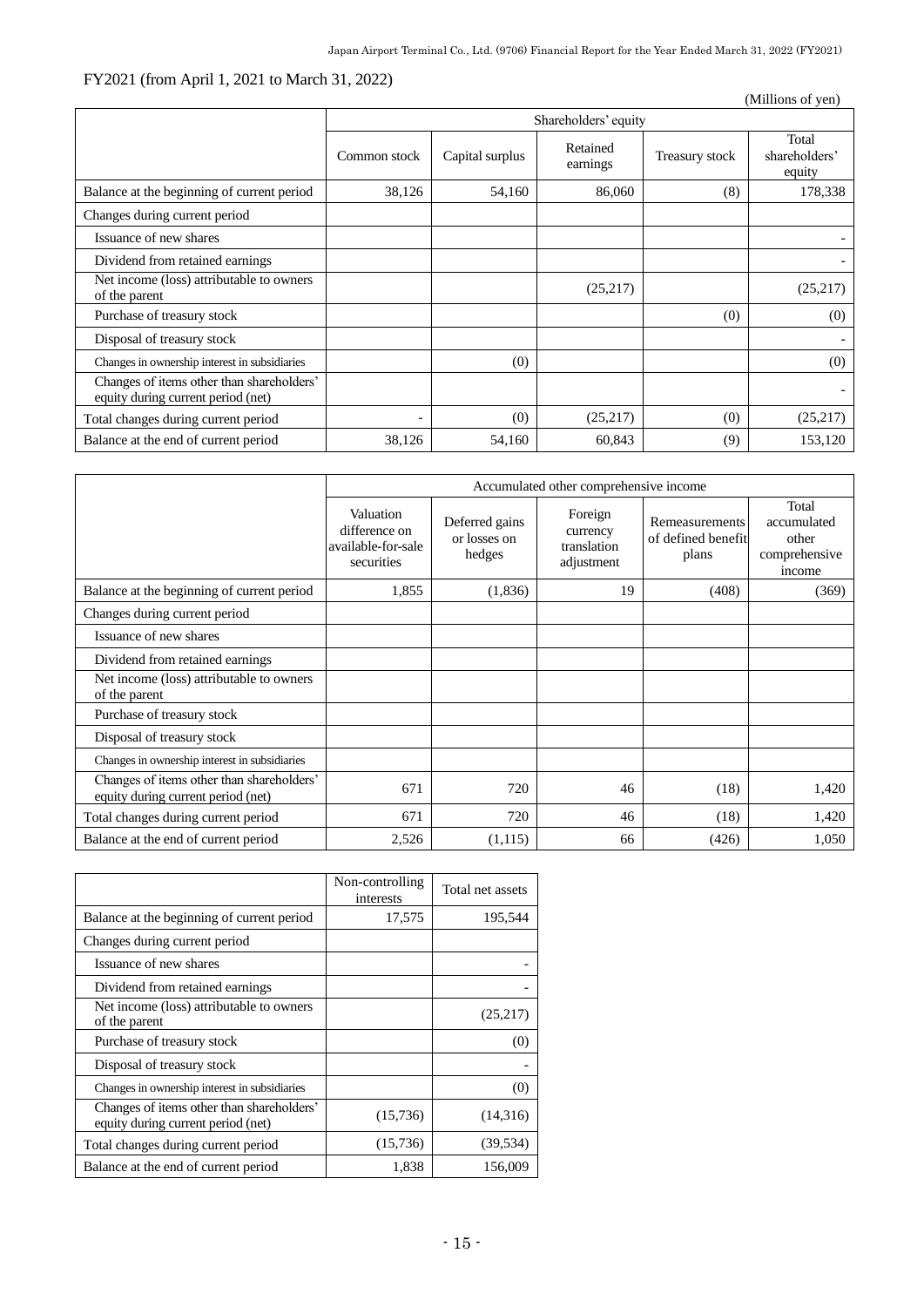# <span id="page-17-0"></span>(4) Consolidated Statements of Cash Flows

|                                                          |                     | (Millions of yen)   |
|----------------------------------------------------------|---------------------|---------------------|
|                                                          | FY2020              | FY2021              |
|                                                          | (from April 1, 2020 | (from April 1, 2021 |
|                                                          | to March 31, 2021)  | to March 31, 2022)  |
| Cash flows from operating activities                     |                     |                     |
| Income (loss) before income taxes and minority interests | (54, 819)           | (43,558)            |
| Depreciation and amortization                            | 34,403              | 31,794              |
| Increase (decrease) in allowance for employees' bonuses  | (459)               | (102)               |
| Increase (decrease) in allowance for directors' bonuses  | (186)               |                     |
| Increase (decrease) in net defined benefit liabilities   | 329                 | 272                 |
| Decrease (increase) in net defined benefit assets        | (47)                | (6)                 |
| Interest and dividends income                            | (2,660)             | (85)                |
| Subsidy income                                           | (3,331)             | (2,707)             |
| Interest expenses                                        | 2,289               | 2,744               |
| Share issuance costs                                     | 308                 |                     |
| Fee and commission expenses                              | 117                 | 1,510               |
| Loss on retirement of tangible fixed assets              | 785                 | 309                 |
| Equity in losses (earnings) of affiliates                | 1,652               | 1,611               |
| Increase (decrease) in allowance for loss on store       |                     |                     |
| closings                                                 | 575                 |                     |
| National subsidy                                         | (5,480)             | (1,422)             |
| Loss (gain) on sales of investment securities            | (3,504)             | (321)               |
| <b>Impairment</b> loss                                   | 1,097               |                     |
| Loss (gain) on valuation of investment securities        |                     | 52                  |
| Loss on reduction of fixed assets                        | 5,388               | 1,388               |
| Decrease (increase) in accounts receivable – trade       | 3,651               | (135)               |
|                                                          |                     |                     |
| Decrease (increase) in inventories                       | 3,678               | 4,272               |
| Decrease (increase) in other current assets              | 11,573              | 1,440               |
| Increase (decrease) in accounts payable – trade          | (1,987)             | 681                 |
| Increase (decrease) in other current liabilities         | 4,093               | (7,539)             |
| Increase (decrease) in other fixed liabilities           | (62)                | (32)                |
| Others                                                   | (107)               | (177)               |
| Subtotal                                                 | (2,702)             | (10,010)            |
| Interest and dividends received                          | 258                 | 73                  |
| Interest paid                                            | (3,209)             | (2,859)             |
| Subsidy received                                         | 3,331               | 2,707               |
| Income taxes refund (paid)                               | (2,065)             | 783                 |
| Net cash provided by (used in) operating activities      | (4, 387)            | (9,305)             |
| Cash flows from investing activities                     |                     |                     |
| Purchase of investment securities                        | (330)               | (1,044)             |
| Purchase of tangible fixed assets                        | (32,013)            | (5,138)             |
| Proceeds from sales of investment securities             | 3,510               | 345                 |
| Proceeds from sales of tangible fixed assets             | 252                 | 47                  |
| Purchase of intangible fixed assets                      | (1,708)             | (317)               |
| Payments of long-term loans receivable                   | (100)               | (50)                |
| Proceeds from national subsidy                           | 5,480               | 1,422               |
| Other payments                                           | (651)               | (278)               |
| Other proceeds                                           | 293                 | 87                  |
|                                                          |                     |                     |
| Net cash provided by (used in) investing activities      | (25,268)            | (4,926)             |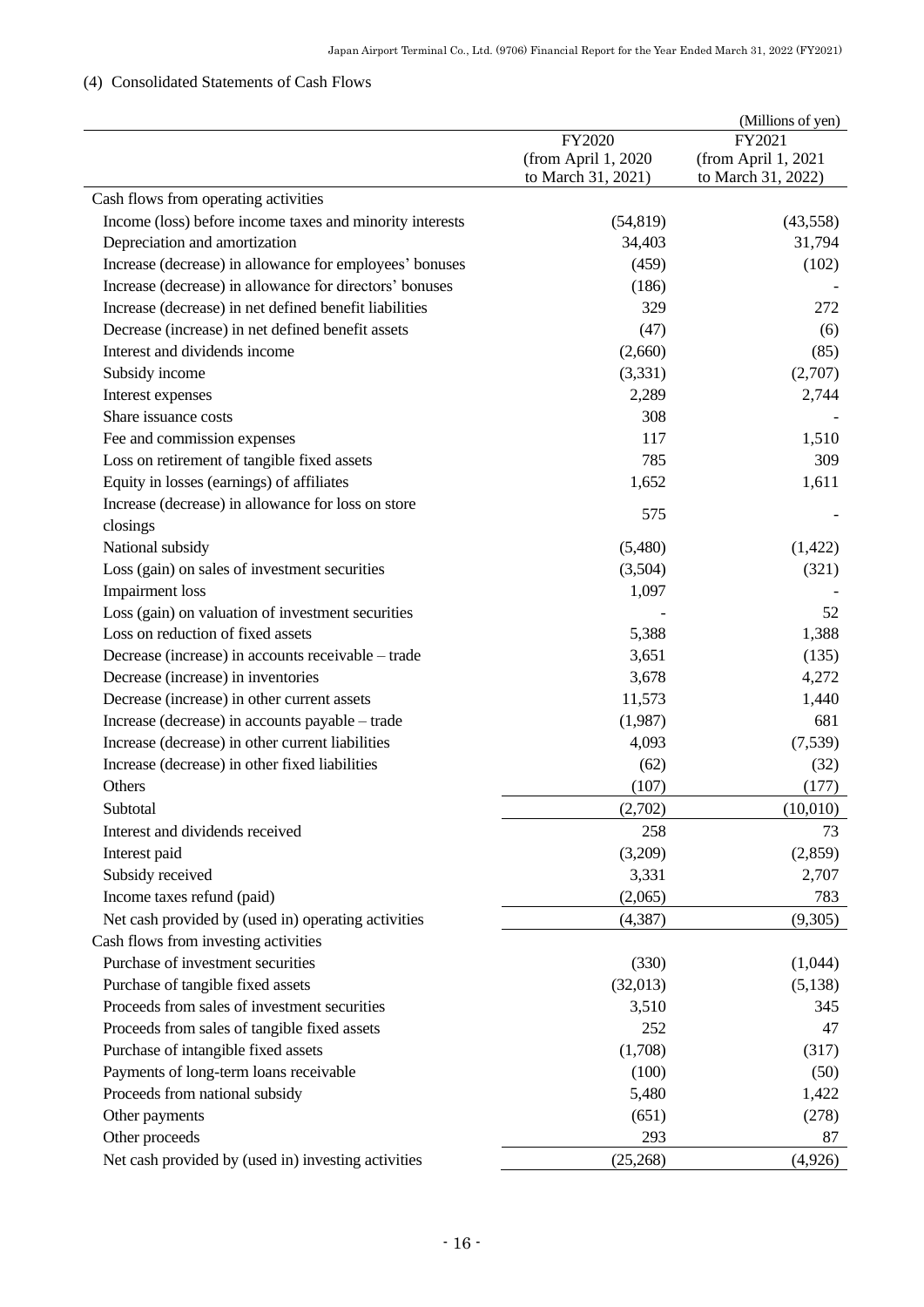|                                                      |                     | (Millions of yen)   |
|------------------------------------------------------|---------------------|---------------------|
|                                                      | FY2020              | FY2021              |
|                                                      | (from April 1, 2020 | (from April 1, 2021 |
|                                                      | to March 31, 2021)  | to March 31, 2022)  |
| Cash flows from financing activities                 |                     |                     |
| Net increase (decrease) of short-term loans payable  | 400                 | (100)               |
| Proceeds from long-term loans payable                | 31,402              | 20,790              |
| Repayment of long-term loans payable                 | (13,799)            | (13, 856)           |
| Proceeds from issuance of corporate bond             | 4,105               | 450                 |
| Redemption of convertible bond                       |                     | (15,000)            |
| Repayments of lease obligations                      | (503)               | (511)               |
| Proceeds from sale and leaseback transactions        | 932                 |                     |
| Proceeds from sale of treasury stock                 | 15,426              |                     |
| Proceeds from issuance of shares                     | 41,135              |                     |
| Dividends paid by parent company                     | (812)               |                     |
| Dividends paid to non-controlling shareholders       | (29)                |                     |
| Others                                               | (29)                | (807)               |
| Net cash provided by (used in) financing activities  | 78,228              | (9,035)             |
| Effect of exchange rate change on cash and cash      |                     |                     |
| equivalents                                          | (13)                | 40                  |
| Increase (decrease) in cash and cash equivalents     | 48,559              | (23, 226)           |
| Cash and cash equivalents at the beginning of period | 71,795              | 120,355             |
| Cash and cash equivalents at the end of period       | 120,355             | 97,128              |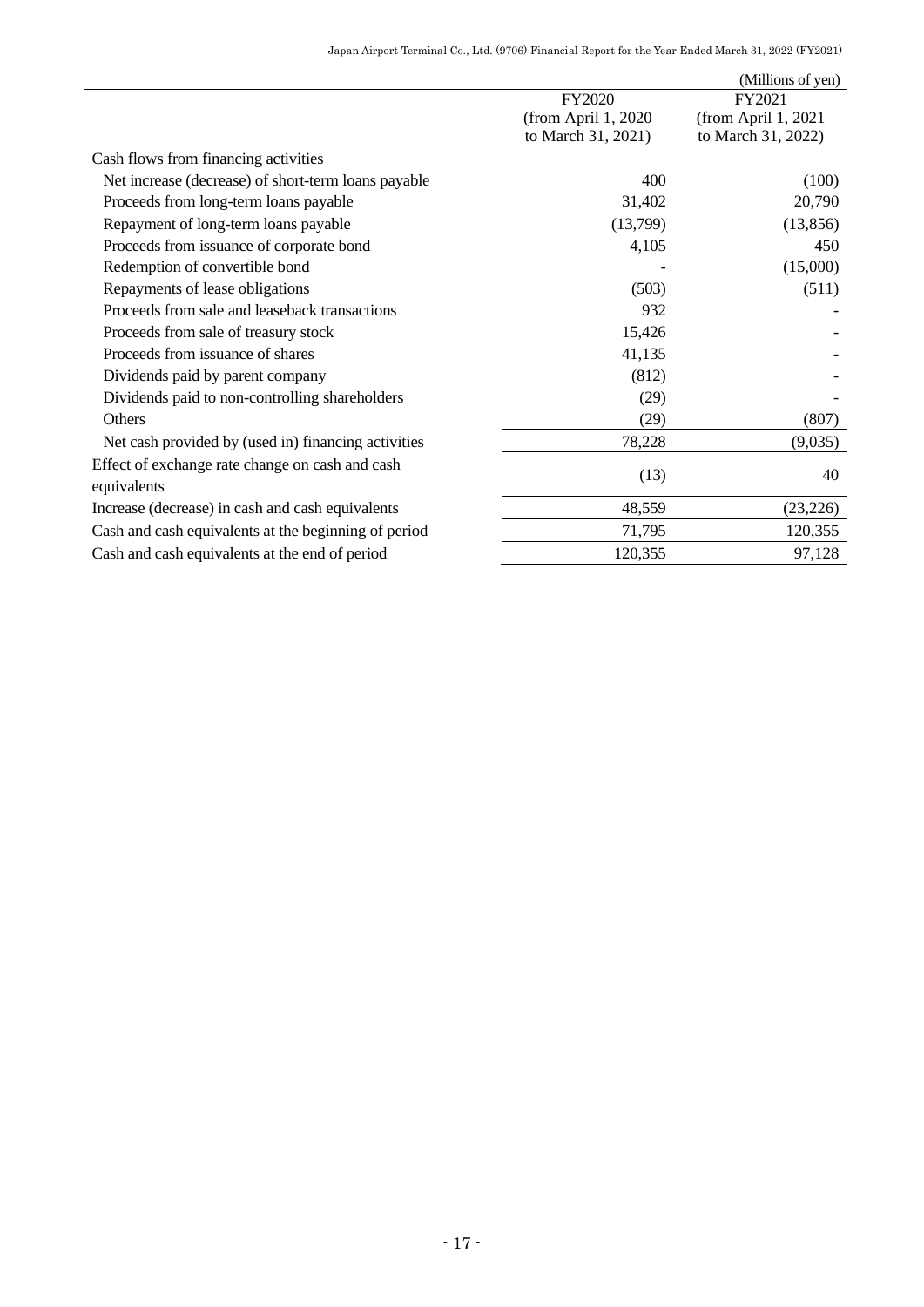- <span id="page-19-0"></span>(5) Notes on the Consolidated Financial Statements
- <span id="page-19-1"></span>(Notes on the Premise of a Going Concern) There is nothing to report.

<span id="page-19-2"></span>(Basic Important Conditions to Prepare Consolidated Financial Statements)

1. Scope of consolidation

1) Number of consolidated subsidiaries: 19 companies

Names of consolidated subsidiaries Tokyo International Air Terminal Corp. Tokyo Airport Restaurant Co., Ltd. Japan Duty Free Fa-So-La Isetan Mitsukoshi Co., Ltd Haneda Future Research Institute Inc. Cosmo Enterprise Co., Ltd. International Trade Inc. Japan Airport Logitem Co., Ltd. BIG WING Co., Ltd. Japan Airport Techno Co., Ltd. Air BIC Inc. Haneda Airport Enterprise Co., Ltd. Haneda Airport Security Co., Ltd. Haneda Passenger Service Co., Ltd. Japan Airport Ground Handling Co., Ltd. Japan Airport Terminal Trading (Chengdu) Co., Ltd. LANI KE AKUA PACIFIC, INC. Sakura Co., Ltd. Hamashin Co., Ltd. Kaikan Development Co., Ltd.

2) Number of Non-consolidated subsidiaries: 4 companies

 Names of Non-consolidated subsidiaries Tsukizi Hamashin Co., Ltd. Felix International LLC. JAT DESIGN INTERNATIONAL INC. Global Service Corporation

The four non-consolidated subsidiaries are excluded from the scope of consolidation since they are small in size, and their total assets, operating revenues, net income/loss, and retained earnings do not have a significant impact on the consolidated financial statements.

2. Application of equity method

1) Number of affiliated companies that are accounted for using the equity method: 3 companies Names of affiliated companies that are accounted for using the equity method Airport Transport Service Co., Ltd. Japan Airport Delica Inc. AGP Corporation

2) The non-consolidated subsidiaries and Seikousha Inc. and ten other affiliated companies are not included in the scope of the application of equity method, since the aggregate amounts corresponding to the shares held by the Company of those companies' net income/loss and retained earnings do not have a significant impact on those of consolidated financial statements.

3. Fiscal year of consolidated subsidiaries

Of consolidated subsidiaries, Japan Airport Terminal Trading (Chengdu) Co., Ltd. and LANI KE AKUA PACIFIC, INC. end the fiscal year on December 31.

In preparing the consolidated financial statements, the financial statements as of the abovementioned closing date are used and necessary adjustments arising from important transactions during the period between the closing date and the consolidated closing date are made.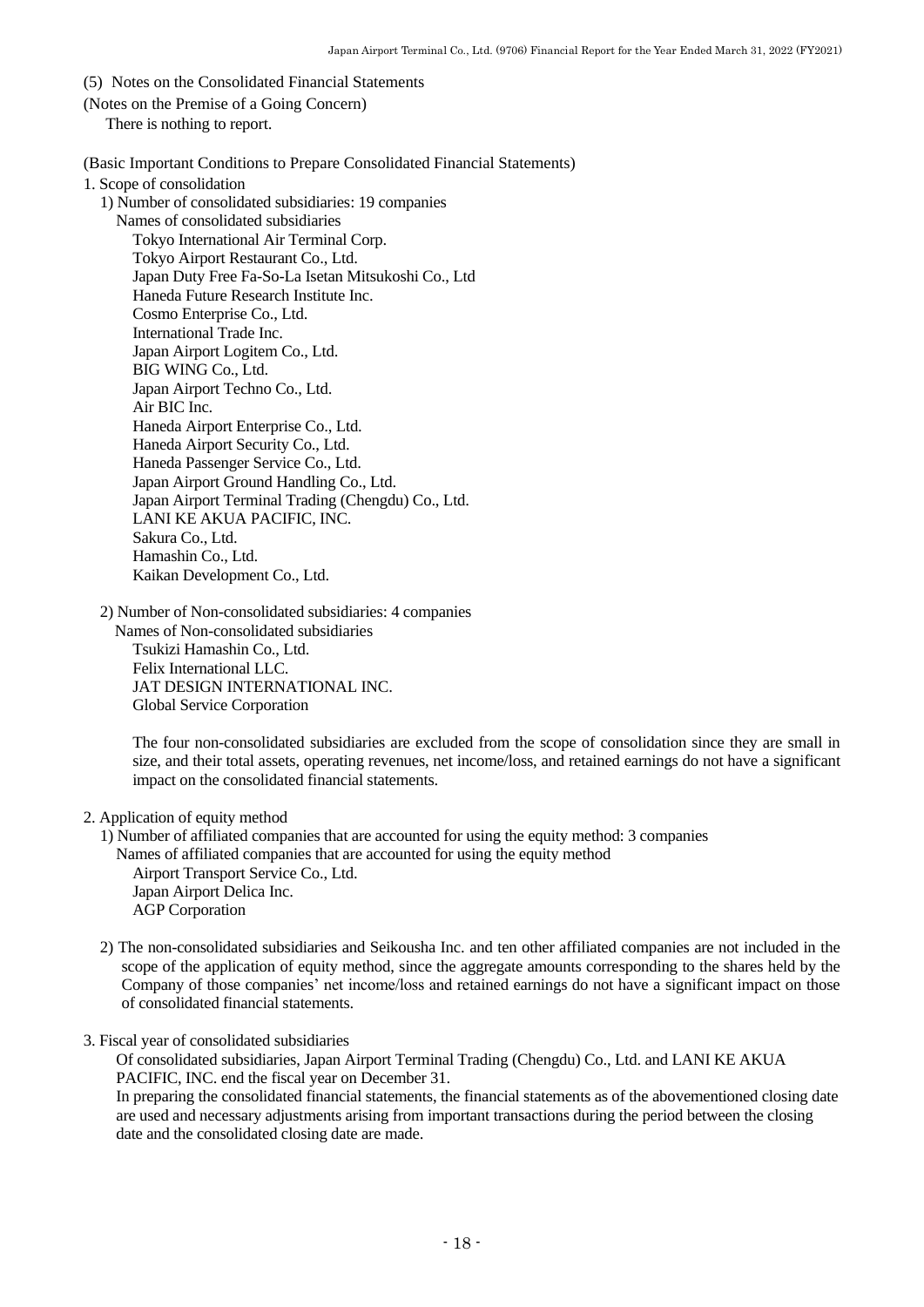#### 4. Summary of significant accounting policies

1) Valuation standards and methods for important assets

- (A) Securities
- (i) Held-to-maturity securities are carried at cost.
- (ii) Other securities

Other securities other than shares without fair values are stated at fair value based on the market value at the year-end, with valuation differences included in net assets. Cost of securities sold is determined by the moving average method.

Shares without fair values are stated at cost based on moving average method.

For investments in limited liability investment partnerships and similar partnerships (deemed as securities under Article 2, Paragraph 2 of the Financial Instruments and Exchange Act), the most recent financial statements available according to the financial reporting date stipulated in the partnership agreement are used as the basis for calculating the net amount equivalent to the Company's interest.

(B) Derivatives

Derivative financial instruments are stated at fair value.

(C) Inventories

At the Company and major consolidated subsidiaries, inventories are principally stated at cost determined by the retail method (book value of inventories in the balance sheet is written-down when their profitability declines). Certain consolidated subsidiaries use last-purchase-price method (book value of inventories in the balance sheet is written-down when their profitability declines).

- 2) Depreciation method of important depreciable assets
	- (A) Tangible fixed assets (excluding lease assets)

The Company uses the declining balance method. Consolidated subsidiaries principally use the straight-line method.

(B) Intangible fixed assets (excluding lease assets)

Amortization of intangible fixed assets is calculated by the straight-line method. Software intended for internal use is amortized by the straight-line method over its estimated useful life of 5 years.

(C) Lease assets

The straight-line method is adopted in which the lease term is treated as useful life and the asset is depreciated to zero or residual value.

- 3) Accounting policies for important allowances
	- (A) Allowance for doubtful accounts

To prepare for losses from doubtful accounts, estimated uncollectible amounts are recorded, which are computed either by using historical default rate for normal receivables or by considering individual collectibility for particular receivables such as highly doubtful accounts.

(B) Allowance for employees' bonuses

To prepare for the payment of bonuses to employees, the estimated amount is recorded as allowance.

(C) Allowance for directors' bonuses

To prepare for the payment of bonuses to directors, the estimated amount is recorded as allowance. As bonuses to directors for FY2021 are not paid, no allowance for bonuses to directors is recorded for FY2021.

(D) Allowance for directors' retirement benefits

To provide for future payments of retirement benefits to directors, certain consolidated subsidiaries record the amount that would be required at the end of the fiscal period in accordance with their internal rules.

4) Recognition of significant revenues and costs

The JAT Group is engaged in three business operations which are the facilities management operations, merchandise sales operations, and food and beverage operations.

The major obligations to be performed and the usual timing at which an entity satisfies such obligations in each of the business operations are as follows.

For transactions in which the JAT Group's role in providing goods or services to customers falls under the category of agent, revenue is recognized as the net amount, the amount received from customers less the amount paid to suppliers.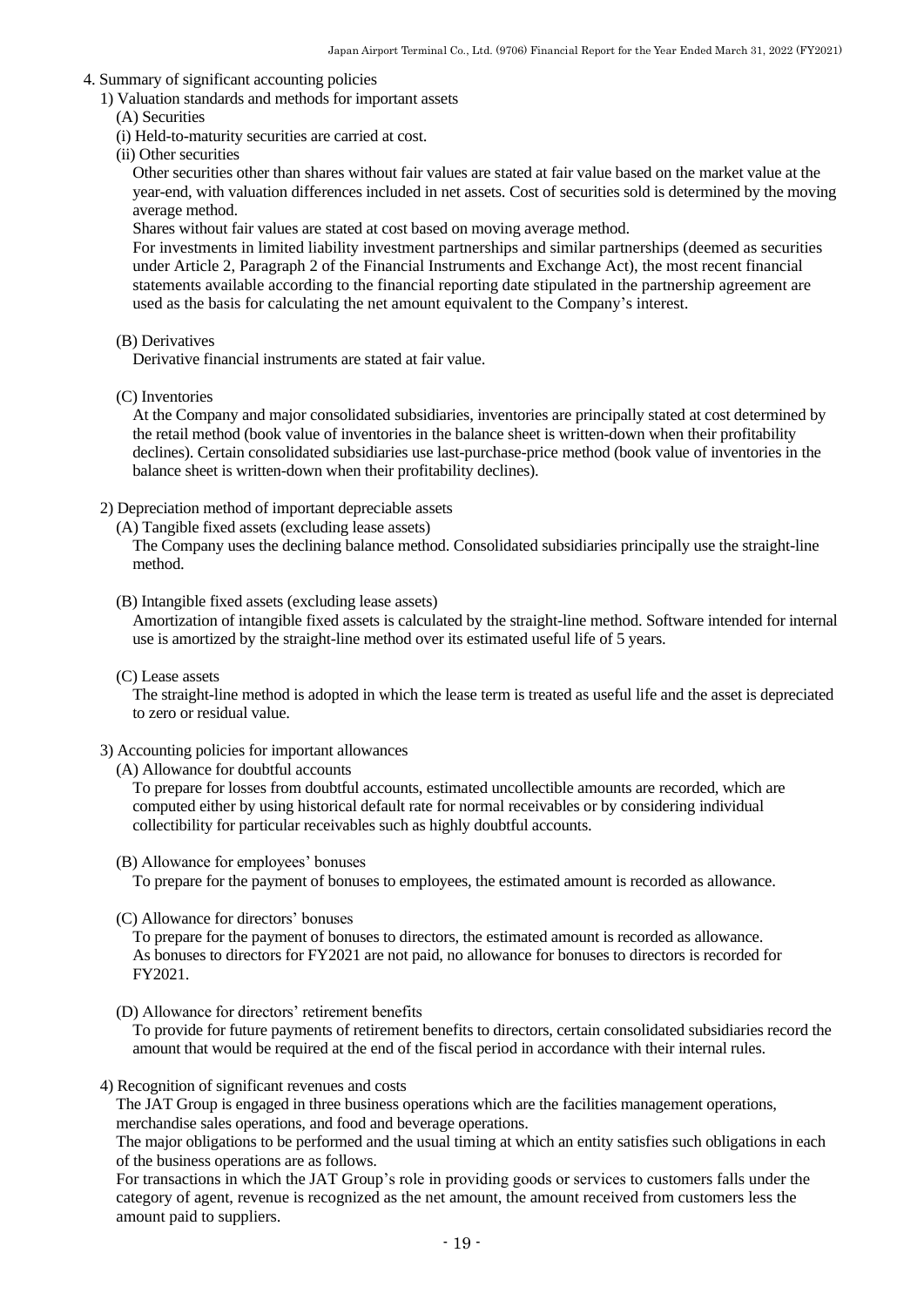#### (A) Facilities management

The facilities management operations are mainly engaged in construction, management and operation of passenger terminals and leasing of real estates. Rent revenue consists mainly of office and store rent income, and is recognized in accordance with the "Accounting Standard for Lease Transactions" (ASBJ Statement No. 13, March 30, 2007) and relevant revised ASBJ regulations.

Facility user charges revenues mainly consist of passenger service facility charge revenues, which are collected from passengers in accordance with the term of use of passenger service facilities, and the JAT Group is obligated to use such revenues to cover expenses related to facilities for the common use of passengers and to properly manage and operate the passenger terminals. The performance obligation is satisfied upon completion of the passenger air transportation services provided by the air carrier, and revenue is recognized upon completion of the passenger air transportation services.

Other revenues consist mainly of parking revenues, paid lounge sales, and advertising revenues. The performance obligation is satisfied upon completion of the services such as provision of parking services, provision of lounge access services, and placement of advertisement. If the performance obligation is satisfied at a point in time, revenue is recognized at the time the services are provided. If the performance obligation is satisfied over a certain period of time, revenue is recognized on a straight-line basis over the period the service is provided.

#### (B) Merchandise sales

The merchandise sales operations are mainly engaged in the operation of merchandise stores and wholesale. The performance obligation is satisfied when goods are delivered to customers for domestic flights and international flights, and revenue is recognized when such goods are delivered.

Other revenues consist mainly of wholesale revenues to other airports. The performance obligation is satisfied when the goods are received by the customer and revenue is recognized when the goods are received by the customer.

#### (C) Food and beverage

The food and beverage operations are mainly engaged in the operation of restaurants, and the production and sale of in-flight meals.

For food and beverage revenues, the performance obligation is satisfied by providing food and beverage services to customers, and revenue is recognized when food and beverage services are provided to customers.

In-flight meal revenues consist mainly of sales of in-flight meals to international airlines. The performance obligation is satisfied when products ordered by international airlines are delivered, and revenue is recognized when such products are delivered.

#### 5) Accounting method for employees' retirement benefits

(A) Allocation method of projected retirement benefits to each period

In calculating the retirement benefit obligation, the benefit formula method is used to allocate the projected retirement benefits to each period up to the end of the fiscal year.

#### (B) Amortization of actuarial gains and losses and prior service costs

Prior service costs are amortized under the straight-line method over a certain number of years within the average remaining service years (5-10 years).

Actuarial gains and losses are amortized, beginning in the year following their occurrence, under the straight-line method over a certain number of years within the average remaining service years (5-10 years).

(C) Adoption of simplified methods at small companies

Certain consolidated subsidiaries adopt a simplified method of using the amounts payable for voluntary retirement of employees at fiscal year-end in calculating net defined benefit liabilities and expenses for retirement benefits.

#### 6) Accounting standards for important hedging transactions

(A) Hedge accounting method

Hedging transactions are accounted for under deferred hedge accounting method. Interest rate swaps that meet certain conditions are accounted for using special treatment.

#### (B) Hedging instrument and hedged item

| Hedging instrument -----------   | Interest rate swap       |
|----------------------------------|--------------------------|
| Hedged item -------------------- | Floating rate borrowings |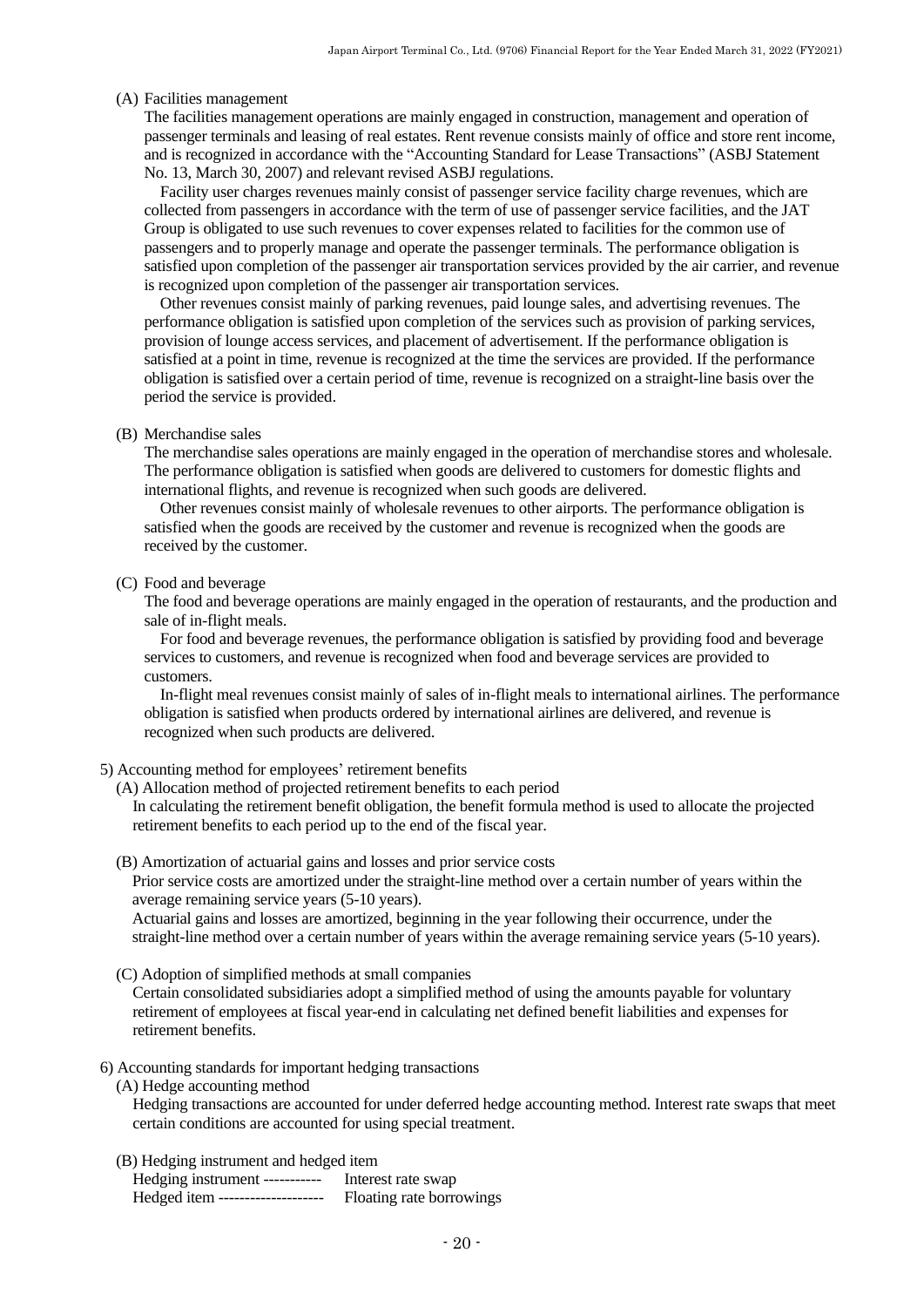#### (C) Hedging policy

Hedging transactions are executed to avoid the risk of interest rate fluctuation, and our basic policy is that they are not used for speculation purposes.

#### (D) Evaluation of hedging effectiveness

The effectiveness of hedging is evaluated by comparing the cumulative changes of hedging instruments and corresponding changes in underlying hedged items.

The evaluation is omitted regarding interest rate swaps that meet the requirements for special treatment. *Hedge relationships to which "Treatment of hedge accounting for financial instruments that reference LIBOR" is applied*

Of the above hedge relationships, all of those included in the scope of application of "Treatment of hedge accounting for financial instruments that reference LIBOR" (ASBJ PITF No. 40, March 17, 2022), the special treatment prescribed in the PITF is applied. The details of hedging relationships to which the PITF is applied are as follows.

| Hedge accounting applied -----                   | Deferral method          |
|--------------------------------------------------|--------------------------|
| Hedging instrument -------------                 | Interest rate swap       |
| Hedged item ----------------------               | Floating rate borrowings |
| Category of hedge transaction-- To fix cash flow |                          |

7) Scope of "Cash and cash equivalents" in consolidated statements of cash flows

"Cash and cash equivalents" in the consolidated statements of cash flows consist of cash on hand, deposits with banks that are withdrawable on demand, and short-term investments which are easily convertible to cash with insignificant risk of fluctuation in values whose maturity will come within three months from the date of acquisition.

#### 8) Capitalization of borrowing costs

At certain consolidated subsidiaries, interest costs and related expenses on borrowings during construction period of passenger terminals and other facilities are included in the acquisition cost (¥4,517 million for accumulated amount as of March 31, 2022) and recorded as fixed asset.

#### <span id="page-22-0"></span>(Changes in Accounting Policies)

#### *Adoption of the Accounting Standard for Revenue Recognition*

The Company has adopted the "Accounting Standard for Revenue Recognition" (ASBJ Statement No. 29, March 31, 2020, hereinafter referred to as the "Accounting Standard for Revenue Recognition") and relevant revised ASBJ regulations from the beginning of the fiscal year ended March 31, 2022. The Company now recognizes revenue at the amount expected to be received in exchange for the promised goods or services when control over the goods or services is transferred to the customer.

The Company previously recognized revenue including those from inventory that is recorded only when the product is sold and those from consignment sales stores as the gross amount of consideration received from customers. However, for transactions in which the Company's role in providing goods or services to customers falls under the category of agent, revenue is now recognized as the net amount, the amount received from customers less the amount paid to suppliers.

For the adoption of the Accounting Standard for Revenue Recognition and relevant revised ASBJ regulations, the Company has followed the transitional treatment stipulated in the proviso to Paragraph 84 of the Accounting Standard for Revenue Recognition. The cumulative effect of retroactively applying the new accounting policy prior to the beginning of the fiscal year ended March 31, 2022 has been added to or deducted from retained earnings at the beginning of the fiscal year ended March 31, 2022, hence the new accounting policy has been applied to the relevant opening balance.

As a result, operating revenues, cost of sales, and selling, general and administrative expenses in the Consolidated Statements of Income for the fiscal year ended March 31, 2022 decreased by ¥10,322 million, ¥10,131 million, and ¥190 million, respectively. There is no impact on operating loss, ordinary loss, net loss before income taxes and minority interests in the Consolidated Statements of Income, and the opening balance of retained earnings in the Consolidated Statements of Changes in Shareholders' Equity.

#### *Adoption of Accounting Standard for Fair Value Measurement*

The Company has adopted the "Accounting Standard for Fair Value Measurement" (ASBJ Statement No. 30, July 4, 2019, hereinafter referred to as the "Accounting Standard for Fair Value Measurement") and relevant revised ASBJ regulations from the beginning of the fiscal year ended March 31, 2022. The Company has also decided to adopt the new accounting policy stipulated in the Accounting Standard for Fair Value Measurement and relevant revised ASBJ regulations in accordance with the transitional treatment described in Paragraph 19 of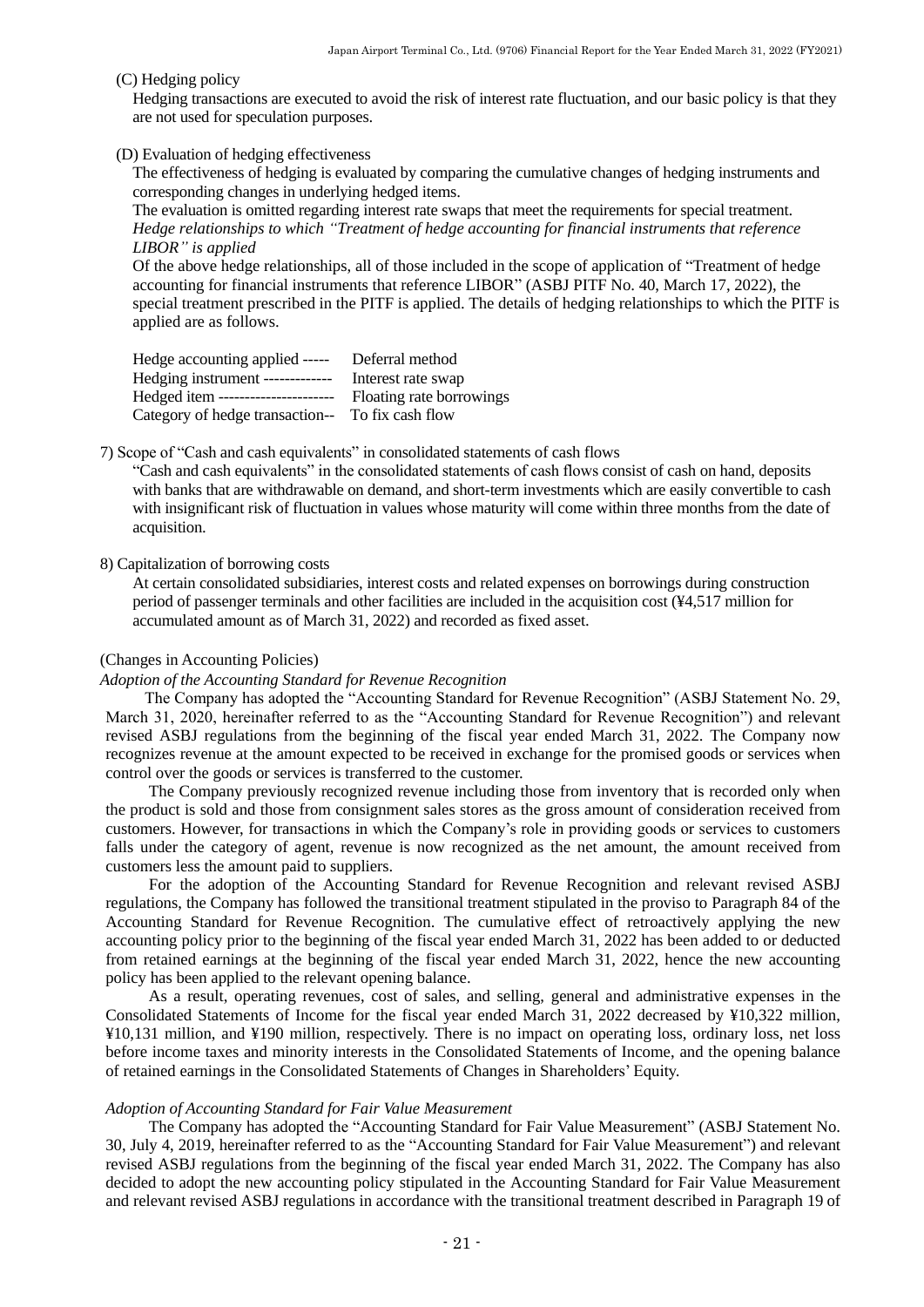the Accounting Standard for Fair Value Measurement and Paragraph 44-2 of the Accounting Standard for Financial Instruments (ASBJ Statement No. 10, July 4, 2019). The effect of this change on the consolidated financial statements for the fiscal year ended March 31, 2022 is immaterial.

#### *Changes in description*

#### *Consolidated Statements of Income*

Subsidies for employment adjustment, which were separately presented in the previous fiscal year, were combined with other COVID-19 related subsidy income and presented as subsidy income in FY2021 because of the increased materiality of other subsidy income.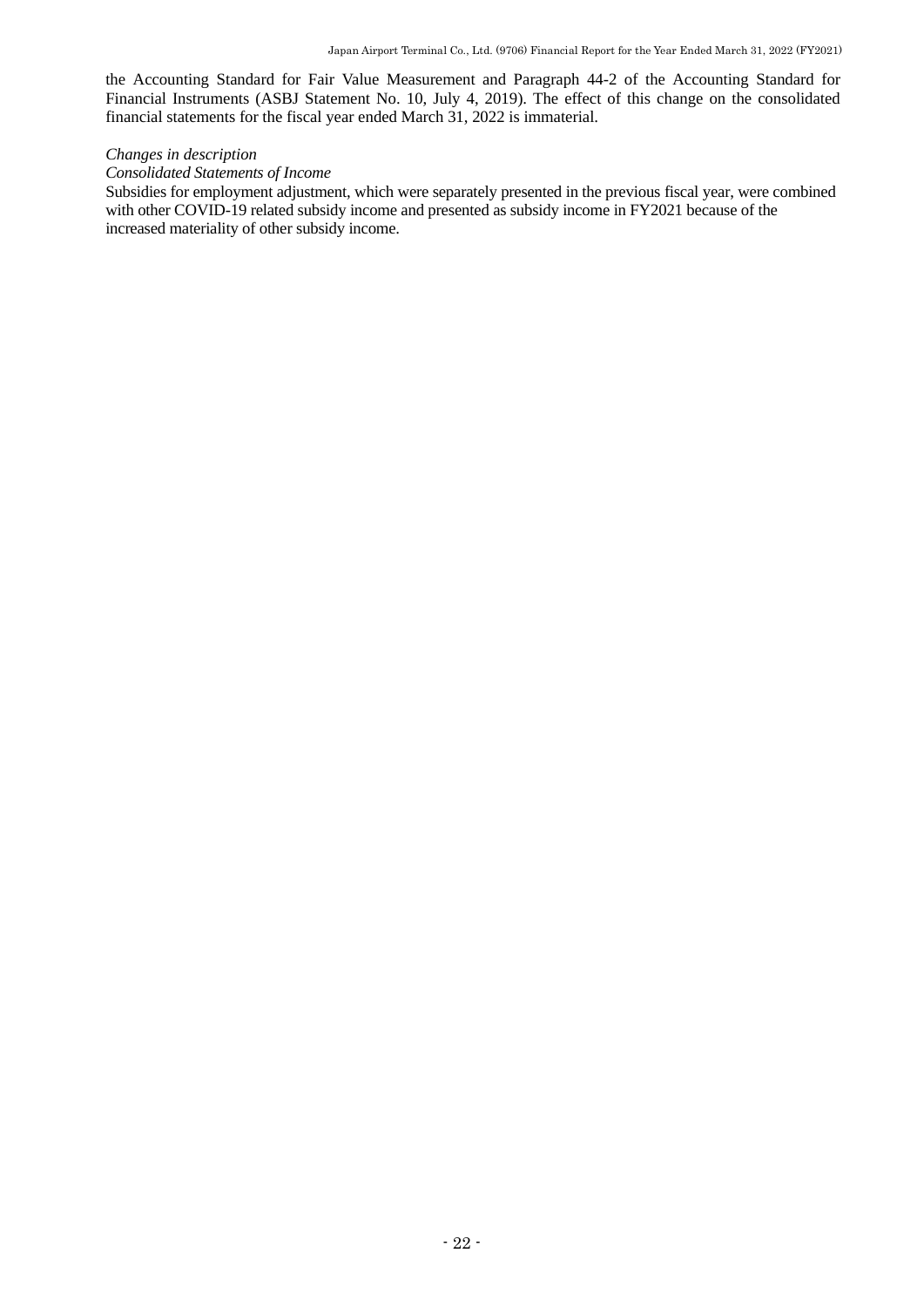## <span id="page-24-0"></span>(Notes on Consolidated Balance Sheets)

1. Assets pledged as collateral and corresponding liabilities with collateral

The following are assets pledged as collateral.

|                                   |                        | (Millions of yen)      |
|-----------------------------------|------------------------|------------------------|
|                                   | FY2020                 | FY2021                 |
|                                   | (As of March 31, 2021) | (As of March 31, 2022) |
| Cash and deposits                 | 35,141                 | 37,495                 |
| Accounts receivable               | 19                     | 14                     |
| Buildings and structures          | 122,313                | 113,556                |
| Machinery, equipment and vehicles | 11,722                 | 9,691                  |
| Land                              | 53                     | 53                     |
| Software                          | 517                    | 309                    |
| Investment securities (Note)      | 3,841                  | 4,576                  |
| Other investments                 | 1,000                  | 1,000                  |
| Total                             | 174,608                | 166,699                |

(Note) Pledged as collateral for borrowings by affiliated companies

The followings are liabilities for which assets are pledged as collateral.

|                          |                        | (Millions of yen)      |
|--------------------------|------------------------|------------------------|
|                          | <b>FY2020</b>          | FY2021                 |
|                          | (As of March 31, 2021) | (As of March 31, 2022) |
| Short-term loans payable | 200                    | 9,265                  |
| Long-term loans payable  | 109.404                | 110,232                |
| Total                    | 109,604                | 119.497                |

2. The following item is related to non-consolidated subsidiaries and affiliated companies.

|                                |                        | (Millions of yen)      |
|--------------------------------|------------------------|------------------------|
|                                | FY2020                 | FY2021                 |
|                                | (As of March 31, 2021) | (As of March 31, 2022) |
| Investment securities (shares) | 5.809                  | 5,748                  |

## 3. Liabilities guaranteed

The Company provides a guarantee (including commitment) to the following group companies for their borrowing from financial institutions.

# (1) Debt guarantee

|                                            |                        | (Millions of yen)      |
|--------------------------------------------|------------------------|------------------------|
|                                            | FY2020                 | FY2021                 |
|                                            | (As of March 31, 2021) | (As of March 31, 2022) |
| Japan Airport Delica Inc.                  | 225                    | 225                    |
| Airport Transport Service Co., Ltd. (Note) | 1.546                  |                        |
| Total                                      | .772                   | 225                    |

(Note) Liability booked in relation to the application of equity method is deducted from the amount guaranteed

### (2) Commitment to guarantee

|                                       |                        | (Millions of yen)      |
|---------------------------------------|------------------------|------------------------|
|                                       | FY2020                 | FY2021                 |
|                                       | (As of March 31, 2021) | (As of March 31, 2022) |
| Haneda Future Tokutei Mokuteki Kaisha | 666                    | 666                    |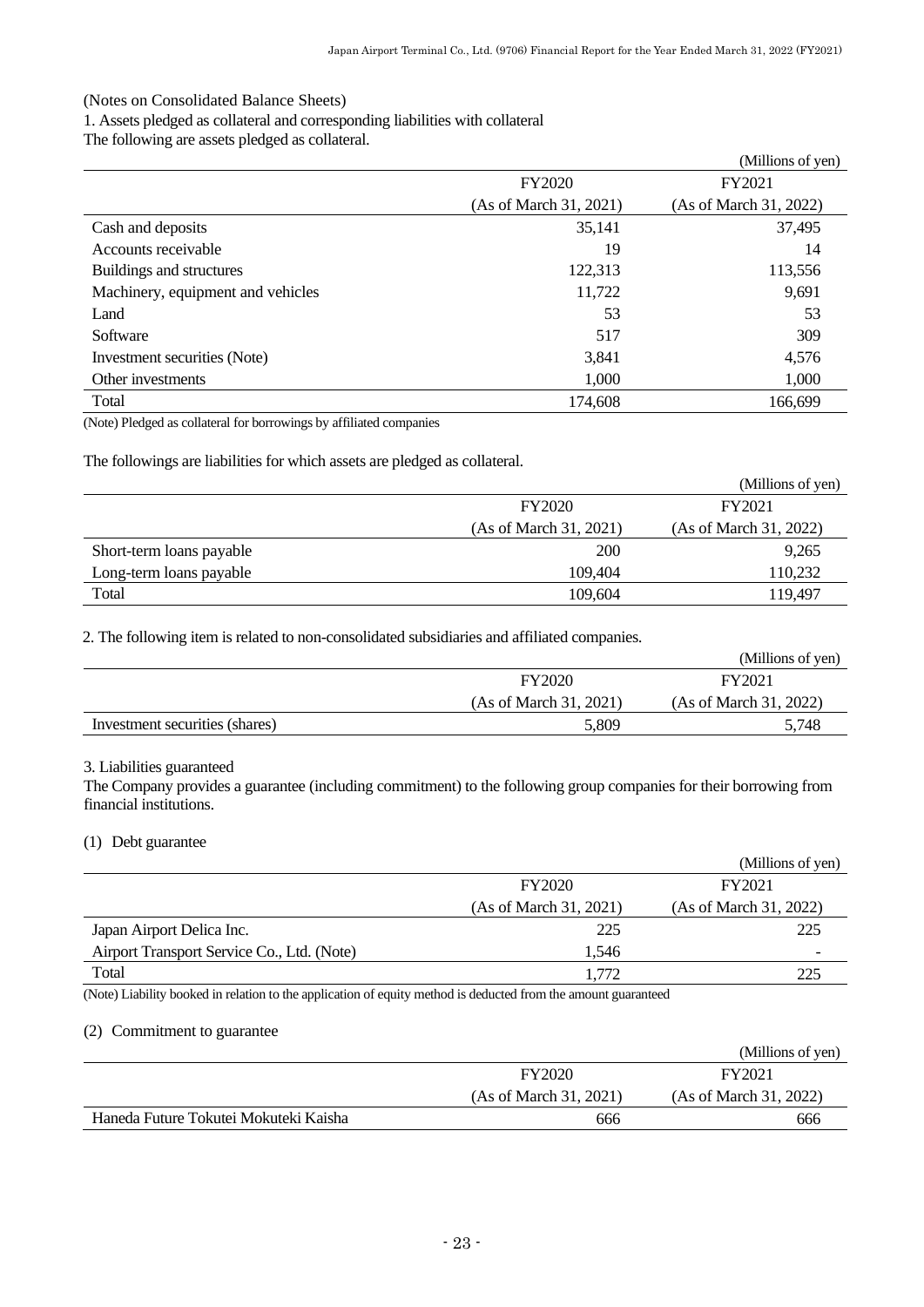### 4. Amount of reduction entry

Due to receipt of national subsidy, etc., reduction entry of the following amount is deducted from the acquisition costs of tangible fixed assets.

|                                   |                          | (Millions of yen)      |
|-----------------------------------|--------------------------|------------------------|
|                                   | <b>FY2020</b>            | FY2021                 |
|                                   | (As of March 31, 2021)   | (As of March 31, 2022) |
| Buildings and structures          | 212                      | 386                    |
| Machinery, equipment and vehicles | 5,324                    | 6,382                  |
| Others                            | $\overline{\phantom{a}}$ | 48                     |
| Non-tangible fixed assets         | $\overline{\phantom{a}}$ | 110                    |
| Total                             | 5,536                    | 6.927                  |

5. The amounts of accounts receivable arising from contracts with customers are as follows.

|                     |                          | (Millions of yen)      |
|---------------------|--------------------------|------------------------|
|                     | <b>FY2020</b>            | FY2021                 |
|                     | (As of March 31, 2021)   | (As of March 31, 2022) |
| Accounts receivable | $\overline{\phantom{0}}$ | 5,060                  |

6.Notes to contractual liabilities

(Note) The amounts of contractual liabilities included in other liabilities are as follows

|                         |                          | (Millions of yen)      |
|-------------------------|--------------------------|------------------------|
|                         | <b>FY2020</b>            | FY2021                 |
|                         | (As of March 31, 2021)   | (As of March 31, 2022) |
| Contractual liabilities | $\overline{\phantom{0}}$ | 50                     |

#### 7. Financial covenants

Some of the loan agreements which the Company has entered into for securing its short-term and long-term borrowings are subject to financial covenants. The balance amount of the borrowings under these agreements and relevant covenants are outlined below.

|                          |                        | (Millions of yen)      |
|--------------------------|------------------------|------------------------|
|                          | <b>FY2020</b>          | FY2021                 |
|                          | (As of March 31, 2021) | (As of March 31, 2022) |
| Short-term loans payable | 2,378                  | 2,378                  |
| Long-term loans payable  | 15,771                 | 13,393                 |
| Total                    | 18.150                 | 15.771                 |

(¥814 million of short-term loans payable and ¥4,072 million of long-term loans payable)

- (1) On and after the corresponding agreement is entered into, total net assets in the consolidated balance sheet on the last day of each fiscal year and each second quarter shall not be less than 75% of the year-on-year amount.
- (2) On and after the corresponding agreement is entered into, total net assets in the non-consolidated balance sheet on the last day of each fiscal year and each second quarter shall not be less than 75% of the year-on-year amount.
- (3) On and after the corresponding agreement is entered into, ordinary profit during the fiscal year ended March 31, 2018 and each subsequent fiscal year shall not be negative on a consolidated basis for two consecutive fiscal years.
- (4) On and after the corresponding agreement is entered into, ordinary profit during the fiscal year ended March 31, 2018 and each subsequent fiscal year shall not be negative on a non-consolidated basis for two consecutive fiscal years.

(¥814 million of short-term loans payable and ¥4,071 million of long-term loans payable)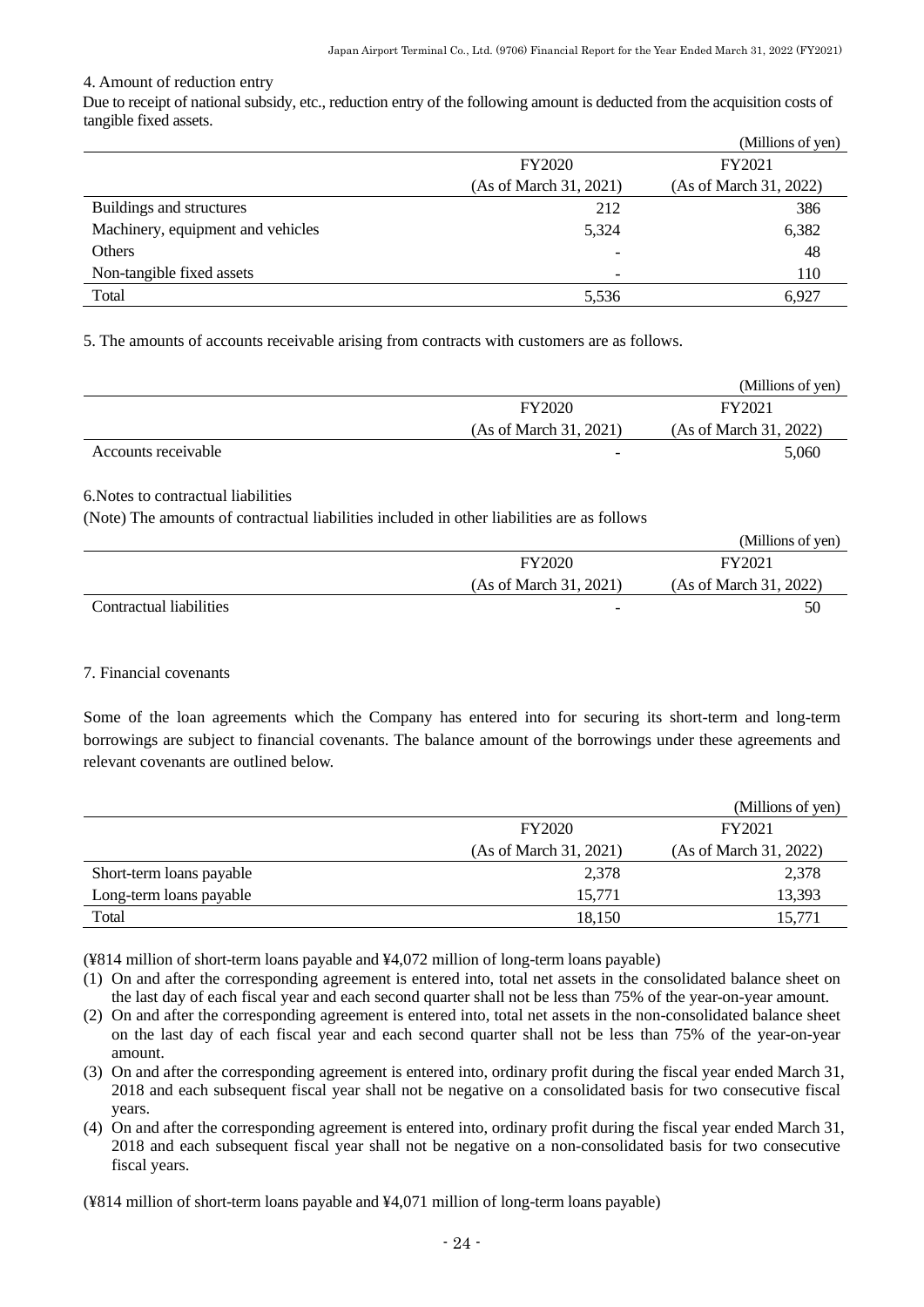- (1) On and after the corresponding agreement is entered into, the total net assets on the consolidated balance sheet on the last day of each fiscal year and each second quarter shall not be less than 75% of the total net assets on the consolidated balance sheet on the last day of the fiscal year and second quarter immediately preceding (six months prior to) the fiscal year and second quarter in question or the last day of the fiscal year ended March 2017, whichever is larger.
- (2) On and after the corresponding agreement is entered into, the total net assets on the non-consolidated balance sheet on the last day of each fiscal year and each second quarter shall not be less than 75% of the total net assets on the non-consolidated balance sheet on the last day of the fiscal year and second quarter immediately preceding (six months prior to) the fiscal year and second quarter in question or the last day of the fiscal year ended March 2017, whichever is larger.
- (3) On and after the corresponding agreement is entered into, ordinary profit during each fiscal year shall not be negative on a consolidated basis for two consecutive fiscal years.
- (4) On and after the corresponding agreement is entered into, ordinary profit during each fiscal year shall not be negative on a non-consolidated basis for two consecutive fiscal years.

(¥750 million of short-term loans payable and ¥5,250 million of long-term loans payable)

- (1) On and after the corresponding agreement is entered into, the total net assets on the consolidated balance sheet on the last day of each fiscal year and each second quarter shall not be less than 75% of the total net assets on the consolidated balance sheet on the last day of the fiscal year and second quarter immediately preceding (six months prior to) the fiscal year and second quarter in question or the last day of the fiscal year ended March 2019, whichever is larger.
- (2) On and after the corresponding agreement is entered into, the total net assets on the non-consolidated balance sheet on the last day of each fiscal year and each second quarter shall not be less than 75% of the total net assets on the non-consolidated balance sheet on the last day of the fiscal year and second quarter immediately preceding (six months prior to) the fiscal year and second quarter in question or the last day of the fiscal year ended March 2019, whichever is larger.
- (3) On and after the corresponding agreement is entered into, ordinary profit during each fiscal year shall not be negative on a consolidated basis for two consecutive fiscal years.
- (4) On and after the corresponding agreement is entered into, ordinary profit during each fiscal year shall not be negative on a non-consolidated basis for two consecutive fiscal years.

For the above short-term loans payable (¥2,378 million in total) and long-term loans payable (¥13,393 million in total), despite being in breach of these covenants at the end of the fiscal year ended March 31, 2022, financial institutions have granted a consent not to exercise the right to accelerate repayment.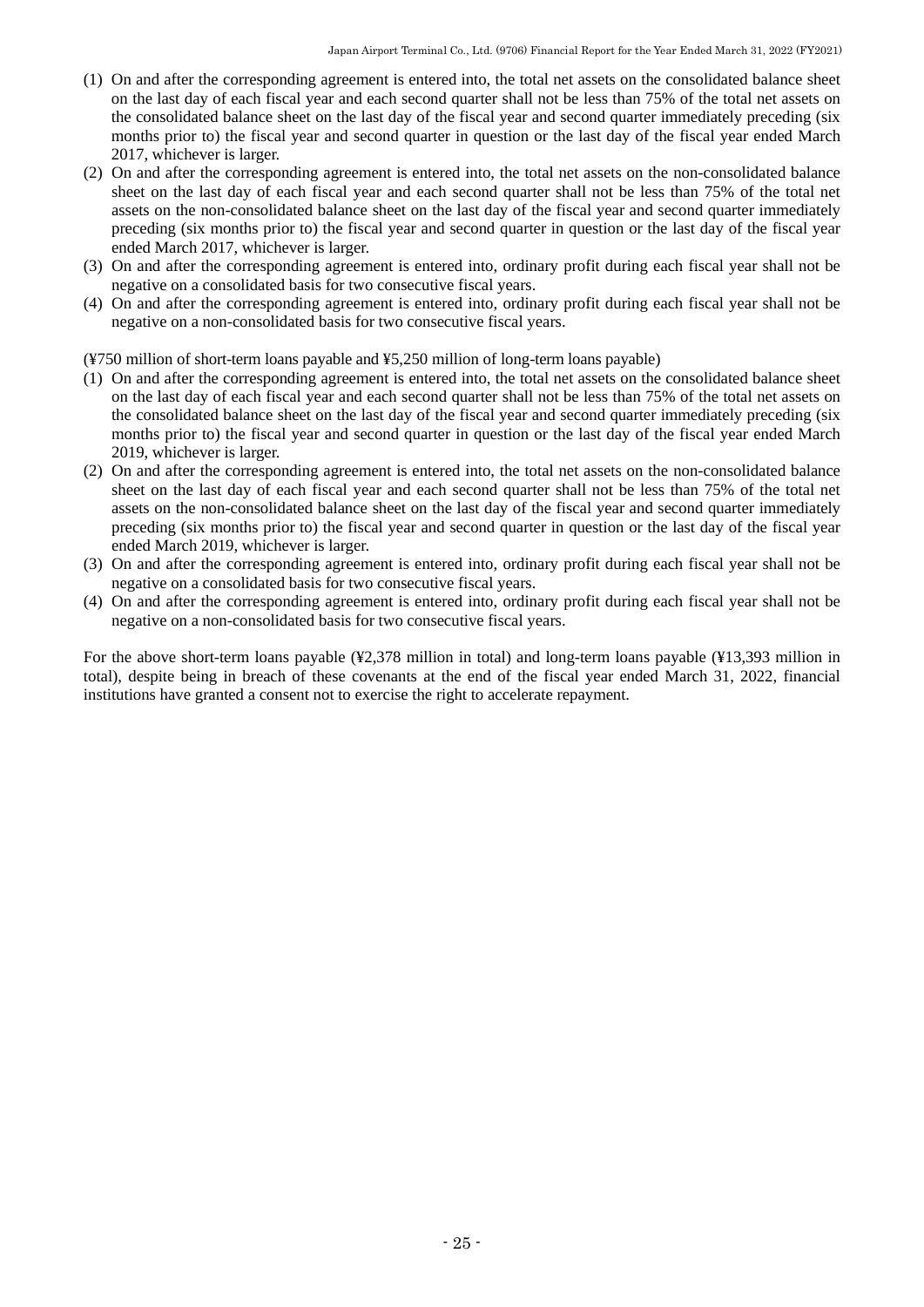# <span id="page-27-0"></span>(Notes on Consolidated Statements of Income)

1. The amount of inventory at the fiscal year end is the amount that reflects writing-down of the book value due to the decline in profitability, and the following inventory valuation loss is included in the cost of goods sold. Figures in parenthesis indicate the reversal of the write down.

|                        | (Millions of yen)      |
|------------------------|------------------------|
| <b>FY2020</b>          | FY2021                 |
| (from April 1, 2020 to | (from April 1, 2021 to |
| March 31, 2021)        | March 31, 2022)        |
| 1.570                  | (435)                  |

# 2. Gains on sale of fixed assets

|                                  |                        | (Millions of yen)      |
|----------------------------------|------------------------|------------------------|
|                                  | <b>FY2020</b>          | FY2021                 |
|                                  | (from April 1, 2020 to | (from April 1, 2021 to |
|                                  | March 31, 2021)        | March 31, 2022)        |
| Furniture and fixtures           |                        |                        |
| Machinery, equipment and vehicle |                        |                        |
| Total                            |                        |                        |

# 3. Impairment loss

The JAT Group recognized impairment loss on the assets as follows:

# FY2020 (from April 1, 2020 to March 31, 2021)

| Location          | Use                       | Type                                                         | Impairment loss |
|-------------------|---------------------------|--------------------------------------------------------------|-----------------|
| Chuo-ku, Tokyo    | Store (Merchandise Sales) | Buildings and structures, others,<br>intangible fixed assets | 568 million yen |
| Narita-shi, Chiba | Store (Merchandise Sales) | Buildings and structures, others,<br>intangible fixed assets | 529 million yen |

The JAT Group classifies assets into groups primarily according to business locations.

By examining impairment for fixed assets based on the groupings, it was judged that the carrying amount of certain business assets at the Company and its consolidated subsidiaries is not recoverable in the future. The entire carrying amount of those assets was recognized as impairment loss of ¥1,097 million in extraordinary loss. The loss consists of ¥631 million for buildings and structures, ¥424 million for others, and ¥42 million for intangible fixed assets.

Recoverable values of those assets were measured as zero, which were based on their values in use.

### FY2021 (from April 1, 2021 to March 31, 2022) There is nothing to report.

4. The amounts of revenue arising from contracts with customers are as follows.

|                                               |                      | (Millions of yen)    |
|-----------------------------------------------|----------------------|----------------------|
|                                               | <b>FY2020</b>        | FY2021               |
|                                               | (from April $1,2020$ | (from April 1, 2021) |
|                                               | to March 31, 2021)   | to March 31, 2022)   |
| Revenue arising from contracts with customers |                      | 38,224               |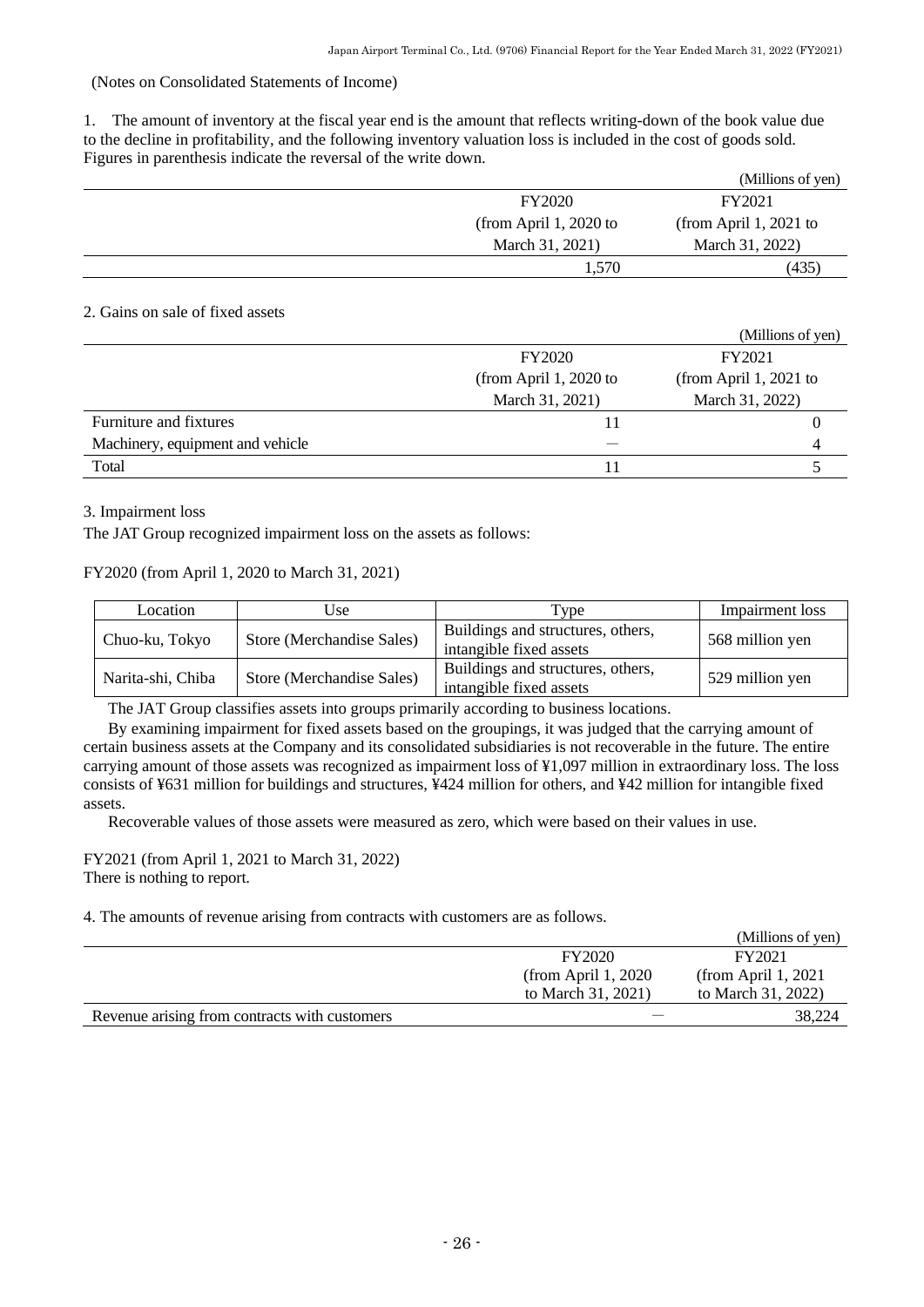# <span id="page-28-0"></span>(Notes on Consolidated Statements of Cash Flows)

Relationship between the closing balance of cash and cash equivalents and the value of items listed on the consolidated balance sheets

|                           |                      | (Millions of yen)    |
|---------------------------|----------------------|----------------------|
|                           | <b>FY2020</b>        | FY2021               |
|                           | (from April $1,2020$ | (from April $1,2021$ |
|                           | to March 31, 2021)   | to March 31, 2022)   |
| Cash and deposits         | 120,355              | 57,128               |
| <b>Securities</b>         |                      | 40,000               |
| Cash and cash equivalents | 120.355              | 97,128               |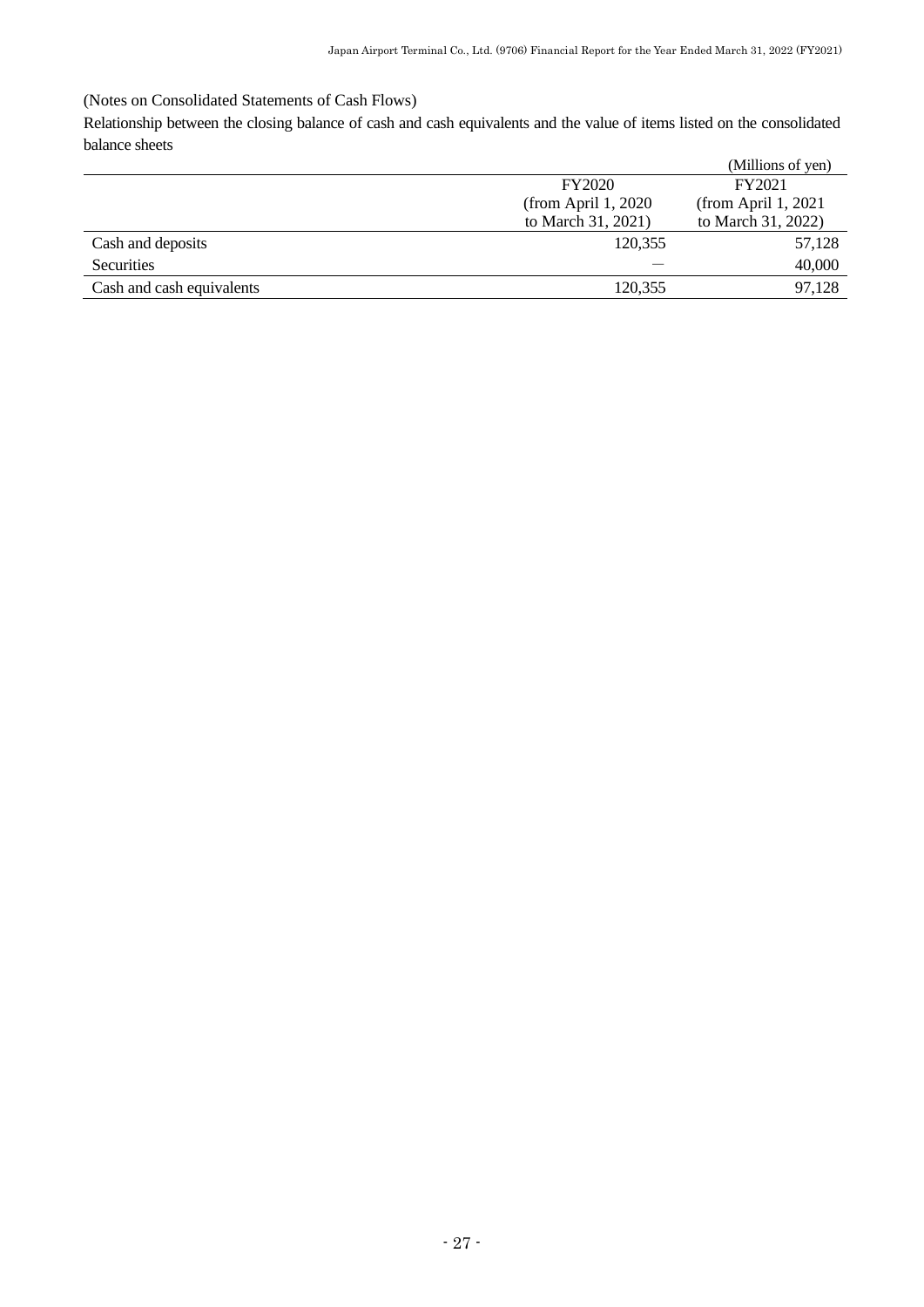#### <span id="page-29-0"></span>(Segment Information)

#### *Segment Information*

1. Overview of reportable segments

The reportable segments of the JAT Group are units for which separate financial information is available and whose operating results are regularly reviewed by the Board of Directors in order to decide how to allocate management resources and evaluate their performances.

The Company is primarily engaged in the management of passenger terminal buildings and the provision of services to users at Haneda Airport. Business divisions at the Company's headquarters develop comprehensive business strategies and pursue business activities.

The Company is, therefore, composed of business segments with different services based on the business divisions. Its three reportable segments are the facilities management operations, merchandise sales operations, and food and beverage operations.

The segment of facilities management operations leases, maintains and repairs, and operates passenger terminal facilities at Haneda Airport. It also provides services for passengers. The segment of merchandise sales operations is engaged in retail sales of products to passengers and others, wholesales of products to companies operating airport terminals and others, and other activities incidental to these two sales operations. The segment of food and beverage operations provides food and beverage services to parties including users of Haneda Airport and Narita International Airport. It is also engaged in the production and sales of in-flight meals and other incidental activities.

2. Method of calculations of sales, income (loss), assets, liabilities, and other items by reportable segments

Accounting methods for reportable business segments are, in general, the same as those described in "Basic Important Conditions to Prepare Consolidated Financial Statements".

Segment income is based on operating income.

Intersegment sales and transfers are based on prevailing market price.

As described in the "Changes in Accounting Policies" section, from the beginning of the fiscal year ended March 31, 2022, the Company has adopted the Accounting Standard for Revenue Recognition and relevant revised ASBJ regulations, and changed its accounting method for revenue recognition. Therefore, the measurement of income or loss in the business segments has been changed as well. As a result of this change, compared with the previous accounting method, operating revenues for the fiscal year ended March 31, 2022 in the "Merchandise Sales" segment and the "Food and Beverage" segment decreased by ¥9,742 million and ¥804 million, respectively. There is no impact of this change on segment income/(loss).

3. Sales, income (loss), assets, liabilities, and other items by reportable segments FY2020 (from April 1, 2020 to March 31, 2021)

|                                                                     |                          |                      |                      |          |           | (Millions of yen)         |
|---------------------------------------------------------------------|--------------------------|----------------------|----------------------|----------|-----------|---------------------------|
|                                                                     |                          | Reportable segments  |                      |          |           | Consolidated<br>financial |
|                                                                     | Facilities<br>Management | Merchandise<br>Sales | Food and<br>Beverage | Total    | (Notes 1) | statements<br>(Notes 2)   |
| Operating revenues<br>Sales to external<br>customers                | 35,917                   | 13,657               | 2,998                | 52,572   |           | 52,572                    |
| Intersegment sales<br>and transfers                                 | 1,614                    | 779                  | 1,093                | 3,487    | (3,487)   |                           |
| Total                                                               | 37,532                   | 14,436               | 4,091                | 56,060   | (3,487)   | 52,572                    |
| Segment income/(loss)                                               | (36, 283)                | (11,322)             | (4,150)              | (51,756) | (7,263)   | (59,020)                  |
| Segment assets                                                      | 325,869                  | 38,615               | 12,228               | 376,713  | 142,479   | 519,193                   |
| Other items                                                         |                          |                      |                      |          |           |                           |
| Depreciation and<br>amortization                                    | 31,500                   | 1,758                | 544                  | 33,803   | 600       | 34,403                    |
| Increase in tangible fixed<br>assets and intangible fixed<br>assets | 7,320                    | 1,743                | 100                  | 9,165    | 116       | 9,282                     |

(Notes) 1. Details of adjustments are as follows:

(1) Adjustments to the segment income include ¥7,269 million of administration expenses for the administration and other divisions at the parent company's head office and certain subsidiaries which are not allocated to each of the reportable segments.

(2) Adjustments to the segment assets include ¥194,629 million of corporate assets which are not allocated to each of the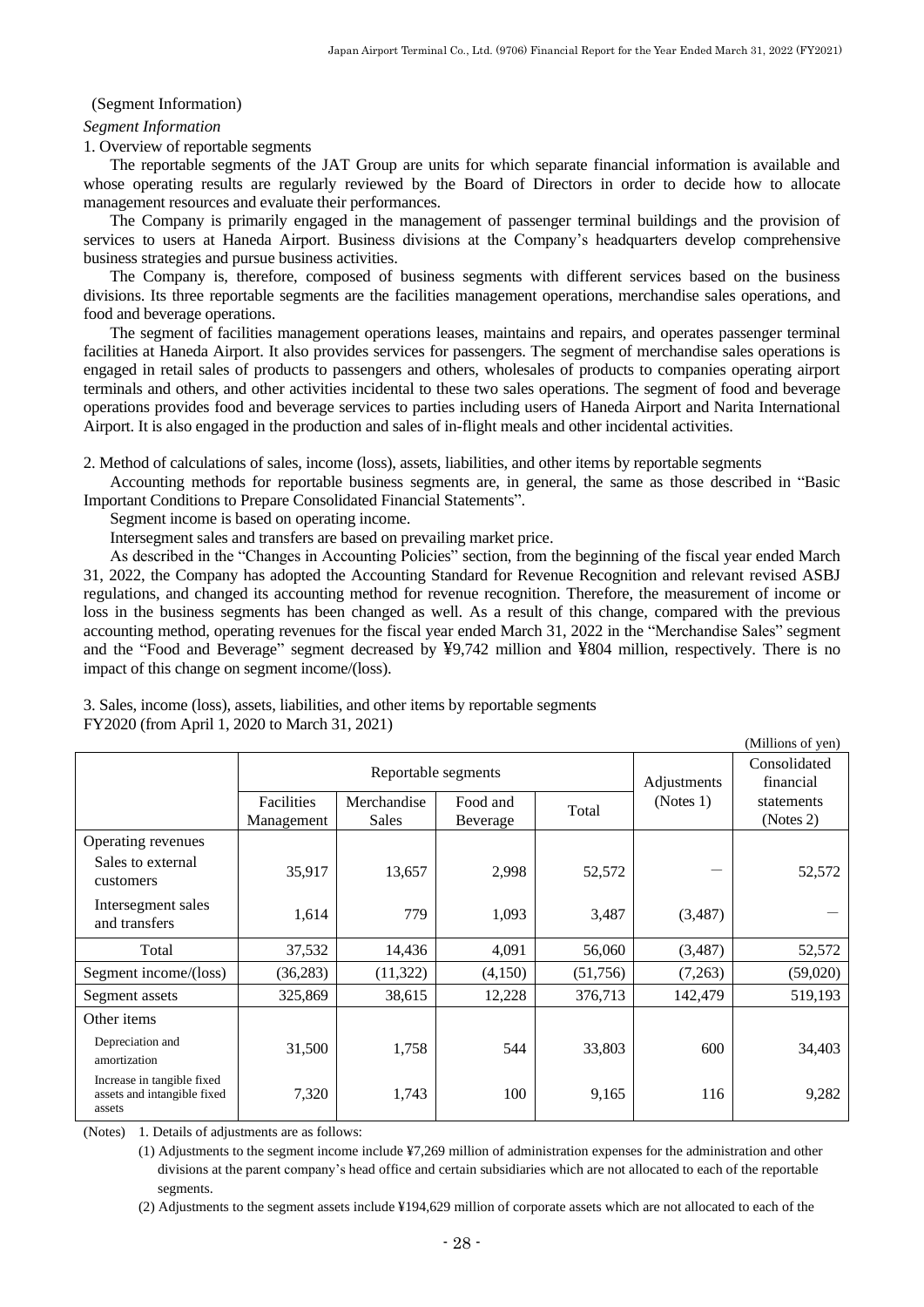reportable segments, which includes excess funds managed by the parent company, long-term investment (investment securities), assets related to administration divisions, special-purpose funds of certain subsidiaries and other assets.

- (3) Adjustments to depreciation and amortization include ¥605 million of depreciation with respect to the administration and other divisions at the parent company's head office and certain subsidiaries which are not allocated to each of the reportable segments.
- (4) Adjustments to increase in tangible fixed assets and intangible fixed assets (¥116 million) are primarily due to acquisition of welfare facilities of parent company's head office.
- 2. Segment income is adjusted with operating income recorded in the Consolidated Statements of Income.

| (Millions of yen)                                                   |                          |                             |                      |          |             |                           |
|---------------------------------------------------------------------|--------------------------|-----------------------------|----------------------|----------|-------------|---------------------------|
|                                                                     | Reportable segments      |                             |                      |          | Adjustments | Consolidated<br>financial |
|                                                                     | Facilities<br>Management | Merchandise<br><b>Sales</b> | Food and<br>Beverage | Total    | (Notes 1)   | statements<br>(Notes 2)   |
| Operating revenues                                                  |                          |                             |                      |          |             |                           |
| Sales to external<br>customers                                      | 40,029                   | 13,174                      | 3,852                | 57,057   |             | 57,057                    |
| Intersegment sales<br>and transfers                                 | 1,982                    | 769                         | 796                  | 3,547    | (3,547)     |                           |
| Total                                                               | 42,012                   | 13,944                      | 4,649                | 60,605   | (3,547)     | 57,057                    |
| Segment income/(loss)                                               | (24, 863)                | (6,134)                     | (3,091)              | (34,090) | (7,165)     | (41,255)                  |
| Segment assets                                                      | 292,027                  | 35,959                      | 10,213               | 338,199  | 125,678     | 463,878                   |
| Other items                                                         |                          |                             |                      |          |             |                           |
| Depreciation and<br>amortization                                    | 29,278                   | 1,533                       | 477                  | 31,289   | 505         | 31,794                    |
| Increase in tangible fixed<br>assets and intangible fixed<br>assets | 2,957                    | 2,143                       | 33                   | 5,134    | 154         | 5,289                     |

FY2021 (from April 1, 2021 to March 31, 2022)

(Notes) 1. Details of adjustments are as follows:

(1) Adjustments to the segment income include ¥7,183 million of administration expenses for the administration and other divisions at the parent company's head office and certain subsidiaries which are not allocated to each of the reportable segments.

(2) Adjustments to the segment assets include ¥174,595 million of corporate assets which are not allocated to each of the reportable segments, which includes excess funds managed by the parent company, long-term investment (investment securities), assets related to administration divisions, special-purpose funds of certain subsidiaries and other assets.

- (3) Adjustments to depreciation and amortization include ¥509 million of depreciation with respect to the administration and other divisions at the parent company's head office and certain subsidiaries which are not allocated to each of the reportable segments.
- (4) Adjustments to increase in tangible fixed assets and intangible fixed assets (¥154 million) are primarily due to acquisition of robots for test installation.

2. Segment income is adjusted with operating income recorded in the Consolidated Statements of Income.

#### *Related Information*

FY2020 (from April 1, 2020 to March 31, 2021)

1. Information by product and service

Sales to external customers by product and service is equivalent to the amount described in segment information, thus the information is omitted.

#### 2. Information by area

(1) Operating revenues

Operating revenues in Japan account for more than 90% of the operating revenues recorded in the Consolidated Statements of Income, thus the information is omitted.

(2) Tangible fixed assets

Tangible fixed assets in Japan account for more than 90% of the tangible fixed assets recorded in the Consolidated Balance Sheet, thus the information is omitted.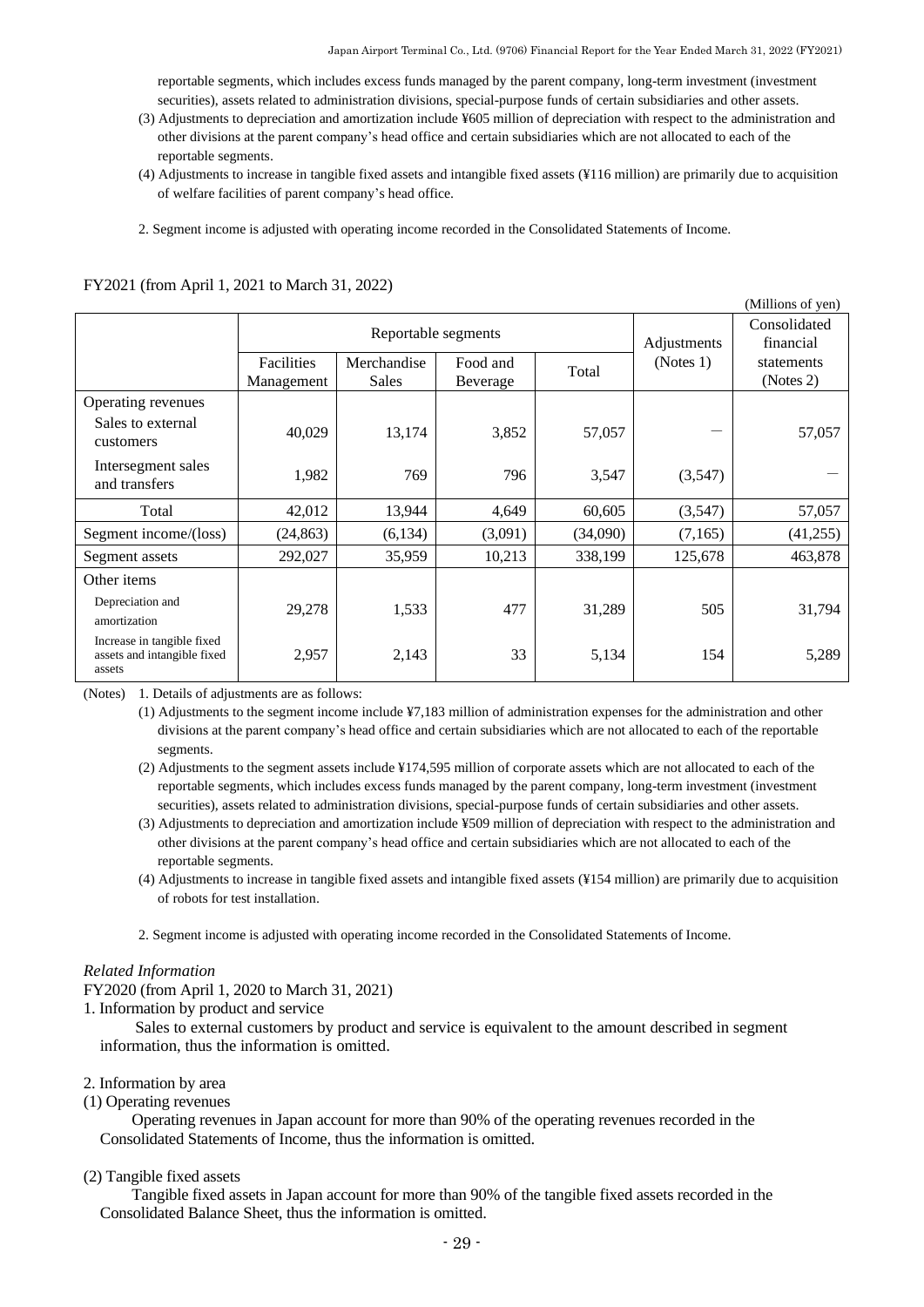3. Information by major customer Not applicable

#### FY2021 (from April 1, 2021 to March 31, 2022)

1. Information by product and service

Sales to external customers by product and service is equivalent to the amount described in segment information, thus the information is omitted.

### 2. Information by area

(1) Operating revenues

Operating revenues in Japan account for more than 90% of the operating revenues recorded in the Consolidated Statements of Income, thus the information is omitted.

(2) Tangible fixed assets

Tangible fixed assets in Japan account for more than 90% of the tangible fixed assets recorded in the Consolidated Balance Sheet, thus the information is omitted.

3. Information by major customer

Not applicable

*Information on impairment loss of fixed assets by reportable segment* FY2020 (from April 1, 2020 to March 31, 2021)

(Millions of yen)

|                 | Facilities<br>Management | Merchandise<br>Sales | Food and<br>Beverage | Corporation /<br>Elimination | Total |
|-----------------|--------------------------|----------------------|----------------------|------------------------------|-------|
| Impairment Loss |                          | .,097                |                      |                              | 1,097 |

FY2021 (from April 1, 2021 to March 31, 2022) Not applicable

*Information on amortized amount and unamortized balance of goodwill by reportable segment* FY2020 (from April 1, 2020 to March 31, 2021) Not applicable

FY2021 (from April 1, 2021 to March 31, 2022) Not applicable

*Information on gain on negative goodwill by reportable segment* FY2020 (from April 1, 2020 to March 31, 2021) Not applicable

FY2021 (from April 1, 2021 to March 31, 2022) Not applicable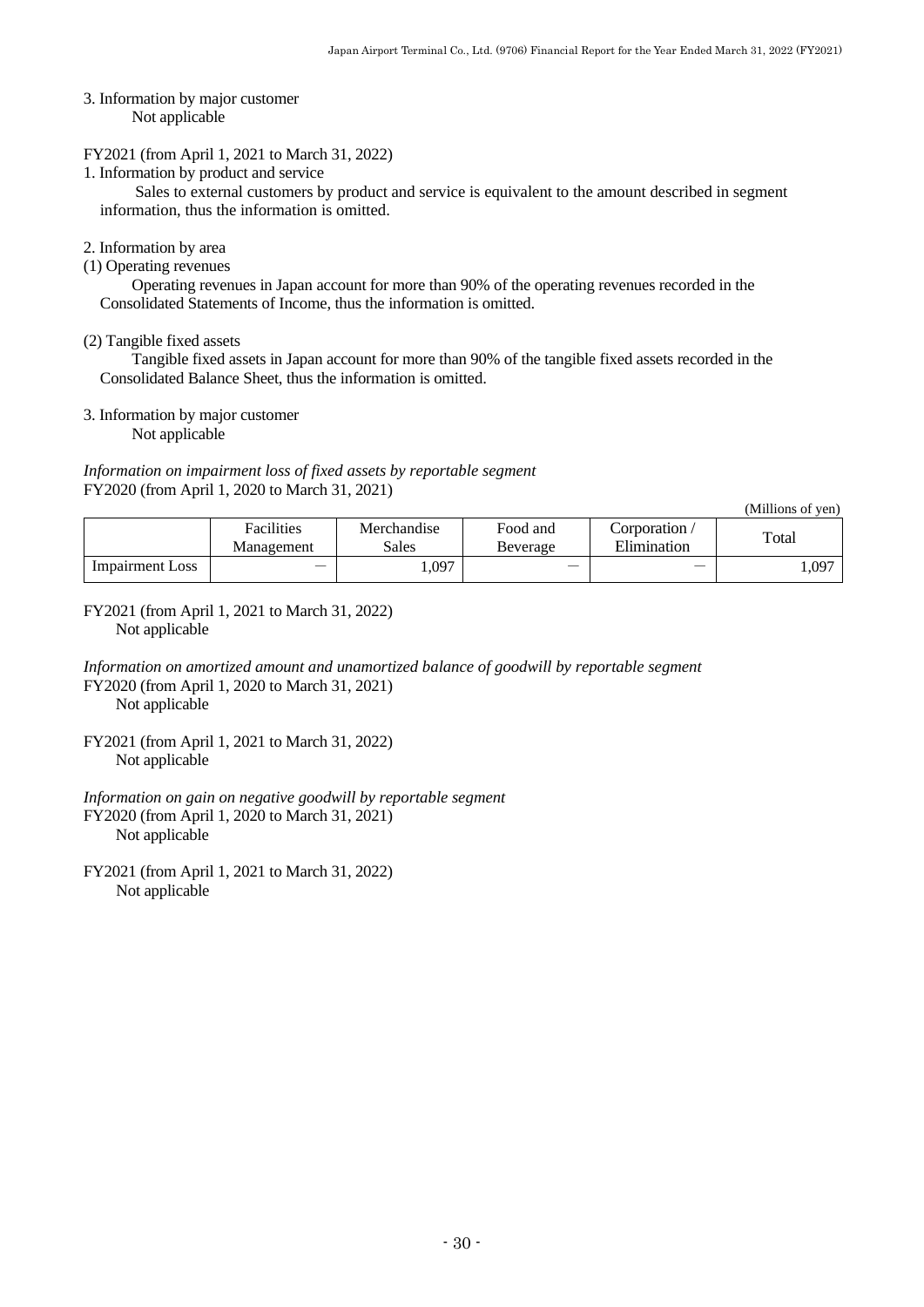# <span id="page-32-0"></span>(Per Share Information)

|                                |                          | (Yen)                |
|--------------------------------|--------------------------|----------------------|
|                                | FY2020                   | FY2021               |
|                                | (from April $1,2020$     | (from April $1,2021$ |
|                                | to March 31, 2021)       | to March 31, 2022)   |
| Net assets per share           | 1,910.83                 | 1,655.32             |
| Net income $/(loss)$ per share | (445.92)                 | (270.75)             |
| Diluted net income per share   | $\overline{\phantom{0}}$ |                      |

Notes: 1. Although potential shares exist, diluted net income per share for the fiscal year ended March 31, 2021 is not shown due to net loss per share.

In addition, diluted net income per share for the fiscal year ended March 31, 2022 is not shown since potential shares do not exist.

2. Net income / (loss) per share and diluted net income per share are calculated based on the following:

|                                                     | (Millions of yen, except for number of shares)           |                     |
|-----------------------------------------------------|----------------------------------------------------------|---------------------|
|                                                     | FY2020                                                   | FY2021              |
|                                                     | (from April 1, 2020)                                     | (from April 1, 2021 |
|                                                     | to March 31, 2021)                                       | to March 31, 2022)  |
| Net income $/$ (loss) per share                     |                                                          |                     |
| Net income / (loss) attributable to owners of the   |                                                          |                     |
| parent                                              | (36,578)                                                 | (25,217)            |
| Amount not attributable to common shareholders      |                                                          |                     |
| Net income / (loss) attributable to owners of the   |                                                          |                     |
| parent available for distribution to common         | (36,578)                                                 | (25,217)            |
| shareholders                                        |                                                          |                     |
| Average number of shares outstanding during the     | 82,029                                                   | 93,136              |
| period (thousand shares)                            |                                                          |                     |
|                                                     |                                                          |                     |
| Diluted net income per share                        |                                                          |                     |
| Adjustments to net income attributable to owners of |                                                          |                     |
| the parent                                          |                                                          |                     |
| [Interest income] net-of-tax                        | $[\text{-}]$                                             | $[\cdot]$           |
| Increase in common shares (thousand shares)         |                                                          |                     |
| [Bonds with stock acquisition rights (thousand      |                                                          |                     |
| shares)                                             | $\left[ \begin{smallmatrix} - \end{smallmatrix} \right]$ | $[\cdot]$           |
| Description of potential shares which were not      |                                                          |                     |
| included in computing diluted net income per share  |                                                          |                     |
| as they have no dilutive effect.                    |                                                          |                     |

<span id="page-32-1"></span>(Significant Subsequent Events) Not applicable